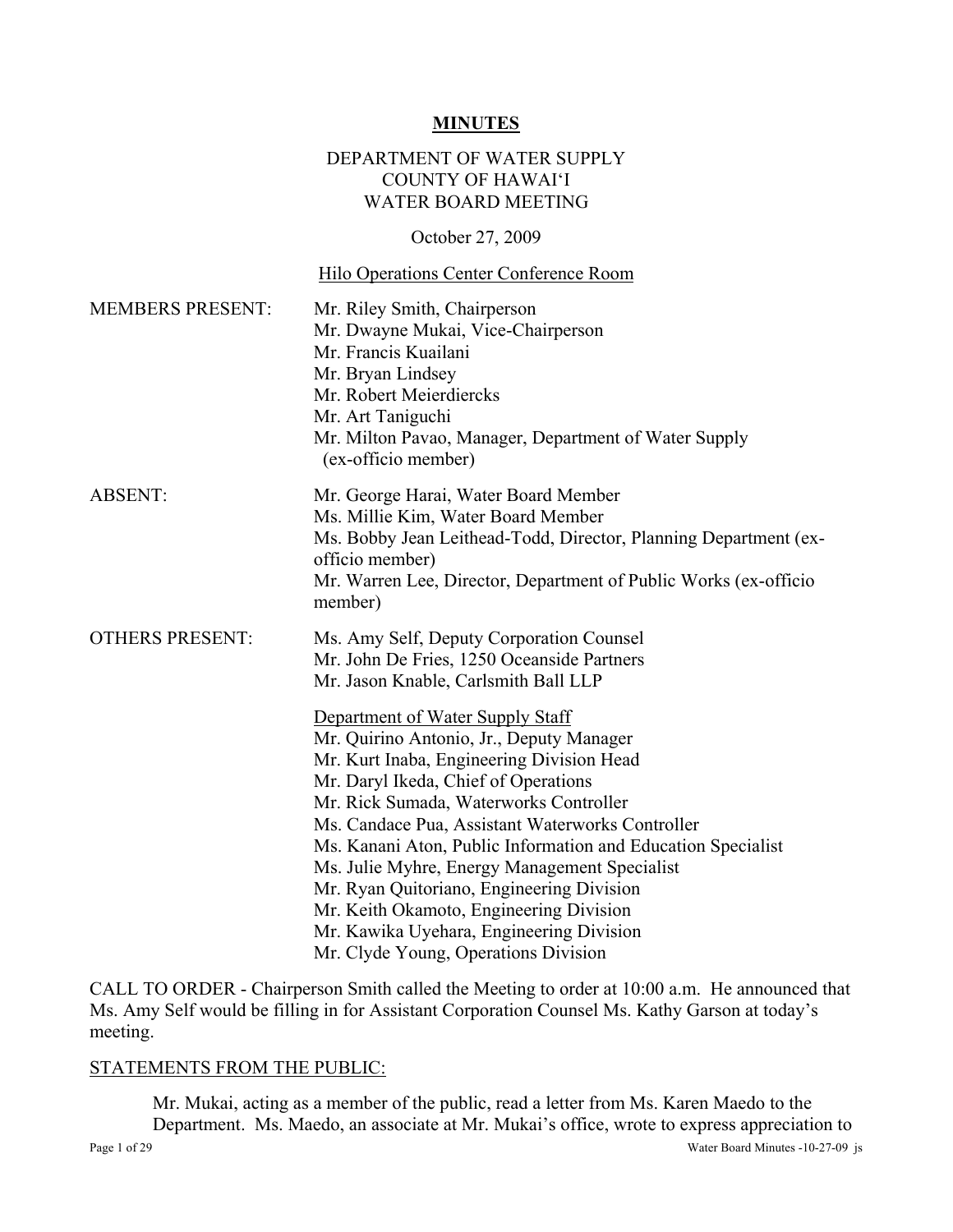DWS for notifying Ms. Maedo's elderly mother about an abnormally high water reading. Ms. Maedo in her letter lauded DWS for its concern for customers. It transpired that the spike in water usage was due to a friend coming to reside with Ms. Maedo's mother.

#### APPROVAL OF MINUTES:

Chairperson Smith entertained a Motion to approve the Minutes of the September 22, 2009, Public Hearing on the Power Cost Charge.

ACTION: Mr. Meierdierks so moved; seconded by Mr. Kuailani. Motion carried unanimously by voice vote.

Chairperson Smith entertained a Motion to approve the Minutes of the September 22, 2009, Water Board regular meeting.

ACTION: Mr. Mukai so moved; seconded by Mr. Meierdiercks. Motion carried unanimously by voice vote.

### APPROVAL OF SUPPLEMENTAL AGENDA AND ACTION TO MOVE AGENDA ITEMS:

Chairperson Smith entertained a Motion to approve the addition of Supplemental Agenda Item No. 6 (A), regarding JOB NO. 2007-919, CONSTRUCTION OF EARTHQUAKE DAMAGED TANK REPAIRS, COUNTY OF HAWAI'I, STATE OF HAWAI'I, FEMA-1664-DR-HI, FIPS NO. 001-UVKJ8-00, GROUP #3 (N. KOHALA, S. KOHALA), and Supplemental Agenda Item No. 8 (B), JOB NO. 2008-938, KE'EI WELL "D" MCC REPLACEMENT; and to move Item No. 8 (A), EXTENSION OF WELL SITE DEVELOPMENT AGREEMENT – 1250 OCEANSIDE PARTNERS AND REVOCABLE TRUST OF E. JEAN GREENWELL, ahead of Item No. 5 (A) JOB NO. 2005-862, CONSTRUCTION OF THE WAIĀKEA OFFICE PLAZA AIR-CONDITIONING REPLACEMENT.

MOTION: Mr. Lindsey moved to approve; seconded by Mr. Meierdiercks. Motion carried unanimously by voice vote.

#### SOUTH KONA:

# A. **EXTENSION OF WELL SITE DEVELOPMENT AGREEEMENT – 1250 OCEANSIDE PARTNERS AND REVOCABLE TRUST OF E. JEAN GREENWELL:**

On April 12, 2007, William N. Greenwell and Ethelyn Jean Greenwell, trustees of the Revocable Trust of E. Jean Greenwell dated September 11, 1992, and 1250 Oceanside Partners (collectively the "Developer") entered into a Well Site Development Agreement (the "Agreement") with the Water Board to develop and dedicate a potable water well (referred to as the "Kalukalu Well"), in addition to other off-site water system improvements located in South Kona.

The Developer is requesting a time extension to complete the construction and testing of the Exploratory Well, from October 12, 2009 to October 12, 2010. Section 14(c) of the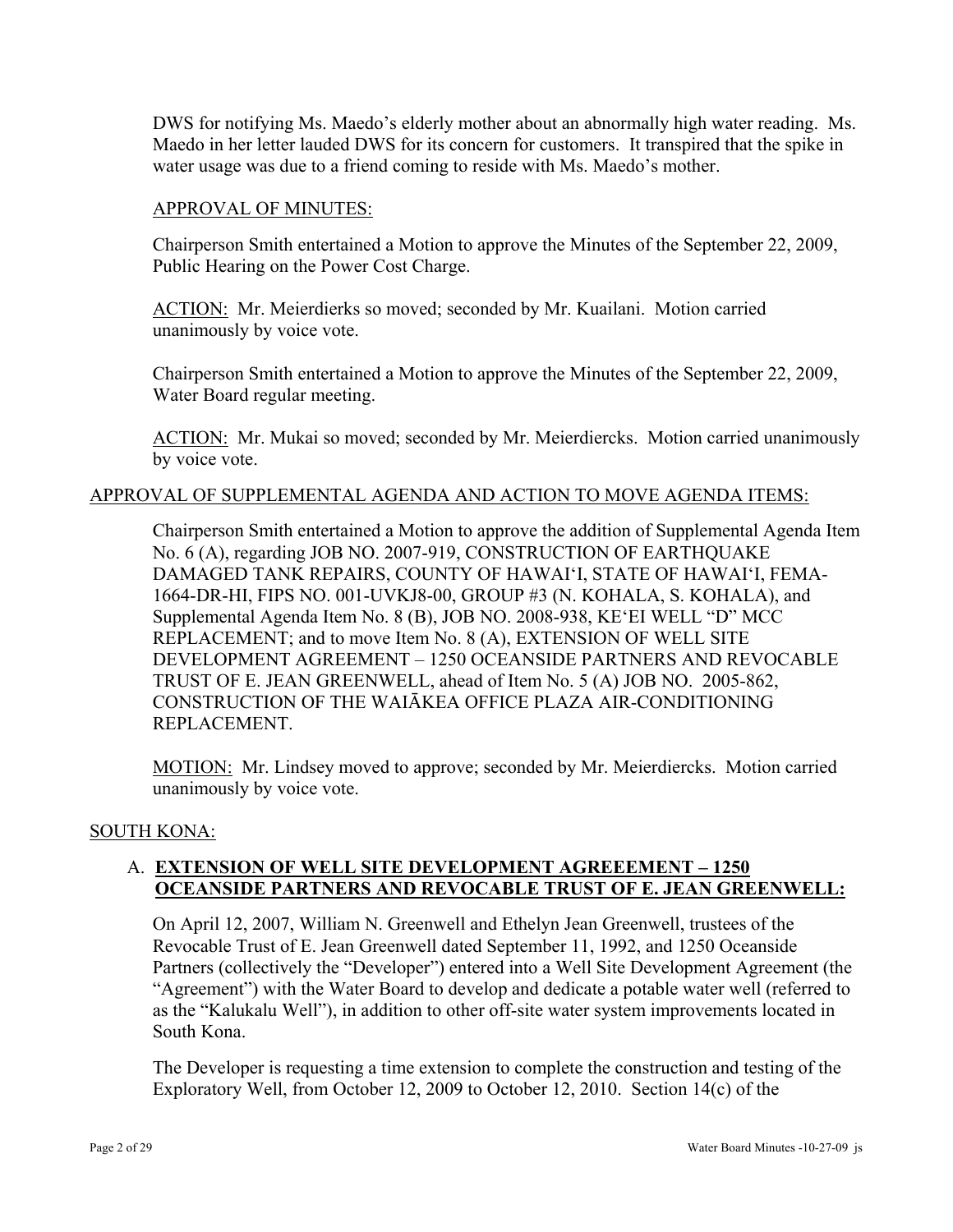Agreement required that the well be completed within 18 months from the time of execution of the Agreement, which set the deadline at October 12, 2009.

On October 8, 2009, 1250 Oceanside Partners submitted a letter indicating that an extension was necessary to complete the testing of the well. The Well Bond per Section 14(a) of the Agreement is in effect until June 2010, and 1250 Oceanside Partners is in the process of transferring approximately \$309,000 to its Client Trust Account at Carlsmith Ball LLP to provide for the completion of the Exploratory Well.

Staff has reviewed this request, and feels that the one-year extension to complete the Exploratory Well is acceptable.

The Manager recommended that the Water Board grant the Developer a one-year time extension, to complete the Exploratory Well by October 12, 2010.

Mr. De Fries told the Water Board how much he appreciated the Department's support of the request for a one-year time extension, along with the assurance that the funding needed for the well test has been moved to the Client Trust Account at Carlsmith Ball LLP, which affords full access to the funding that will be required. Over the past 20 months, funding has been an issue, amid upheaval and transition at the lead bank based in London. Even before requesting an extension from DWS, it was critical that the bank understand that a full financial commitment was needed, Mr. De Fries said. That commitment from the bank is in place; the monies are in the Client Trust Account, with specific conditions as to what the monies will be used for: all of the monies are tied to the Kalukalu Well.

MOTION: Mr. Kuailani moved to approve; seconded by Mr. Taniguchi.

Chairperson Smith expressed strong support for granting the extension, and praised Mr. De Fries's Hokulia project for its contributions toward infrastructure improvements to the water system in South Kona, that will ultimately be dedicated to DWS. These improvements will help Hokulia's customers as well as existing DWS customers, and expand the Department's capability to provide a reliable service to the community.

Mr. Meierdiercks requested that the Department report on the well's progress every couple of months or so.

The Manager confirmed that DWS would report on the progress.

Mr. Mukai asked if a one-year extension would be sufficient to complete the project.

Mr. De Fries confirmed that it would be sufficient time, and that if the Board approves the extension, mobilization would go ahead immediately. He believed that it would take six to eight months to complete the project.

The Manager noted that all that remains is to test the well. The well has been drilled and cased, and now it is only a matter of testing the well. The testing procedure is very simple and should be complete within two months. The test period itself is only about a week; the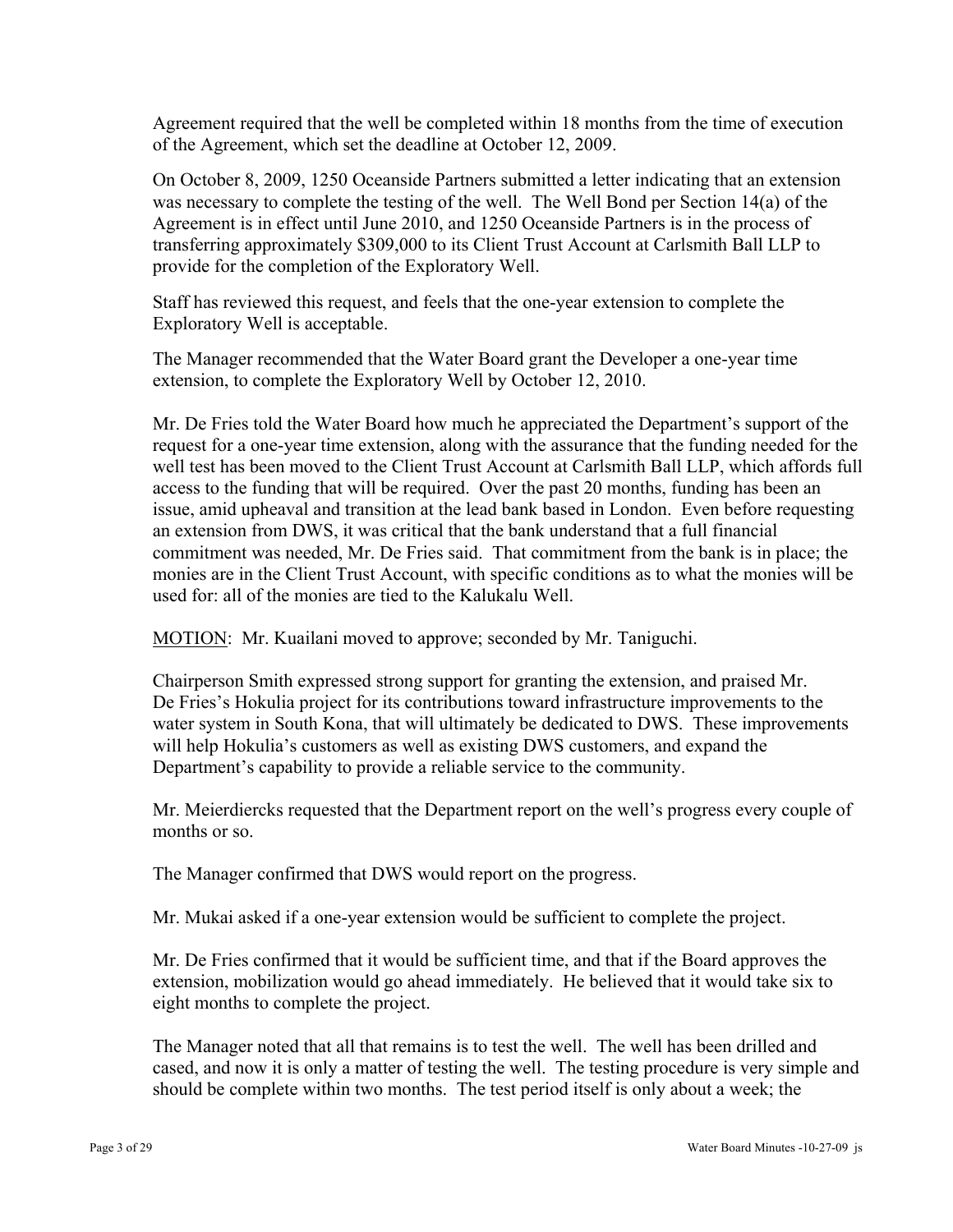Commission on Water Resource Management requires a 96-hour period of continuous pumping.

ACTION: Motion carried unanimously by voice vote.

### SOUTH HILO:

# **A. JOB NO. 2005-862, CONSTRUCTION OF THE WAIĀKEA OFFICE PLAZA AIR-CONDITIONING REPLACEMENT:**

The contractor, Isemoto Contracting Co., Ltd., requested a 121-calendar day time extension. This request is to allow for the shipping and arrival time schedule of critical air conditioning system equipment, unforeseen relocations of existing electrical and structural facilities, and unforeseen additional asbestos material removal.

DWS Engineering Division personnel have reviewed the request and find that the time extension of 121 calendar days is justified. This is the contractor's second contract time extension request.

| Ext. |             |                                            | Days       |                                                                                                                                                                                                                           |
|------|-------------|--------------------------------------------|------------|---------------------------------------------------------------------------------------------------------------------------------------------------------------------------------------------------------------------------|
| #    | From (Date) | To (Date)                                  | (Calendar) | Reason                                                                                                                                                                                                                    |
|      | 5/28/2009   | 11/30/2009                                 | 186        | Shipping and arrival time schedule of<br>new Air Handler Units                                                                                                                                                            |
|      | 11/30/2009  | 3/31/2010                                  | 121        | Shipping and arrival time schedule of<br>critical air conditioning system<br>equipment, unforeseen relocations of<br>existing electrical and structural<br>facilities, unforeseen additional asbestos<br>material removal |
|      |             | <b>Total Days (including this request)</b> | 307        |                                                                                                                                                                                                                           |

The Manager recommended that the Board approve a contract time extension to Isemoto Contracting Co., Ltd., of 121 calendar days from November 30, 2009 to March 31, 2010, for JOB NO. 2005-862, CONSTRUCTION OF THE WAIĀKEA OFFICE PLAZA AIR-CONDITIONING REPLACEMENT.

MOTION: Mr. Lindsey moved to approve; seconded by Mr. Kuailani.

The Manager noted that in the past couple of days, an *additional* request for a time extension (on top of the 121 calendar days) was received by DWS.

Mr. Inaba said that the latest request, dated October 22, 2009, had not been reviewed yet.

Turning to the current request for a 121-calendar day time extension, the Manager said the request was justified because there is no way the work can be completed without an extension. He cited work that involves opening up the ceilings that cannot be done during working hours, and that by contract may be done only at night. The Manager said he assumed that there would be further requests for time extensions, based on his observations of the work's progress.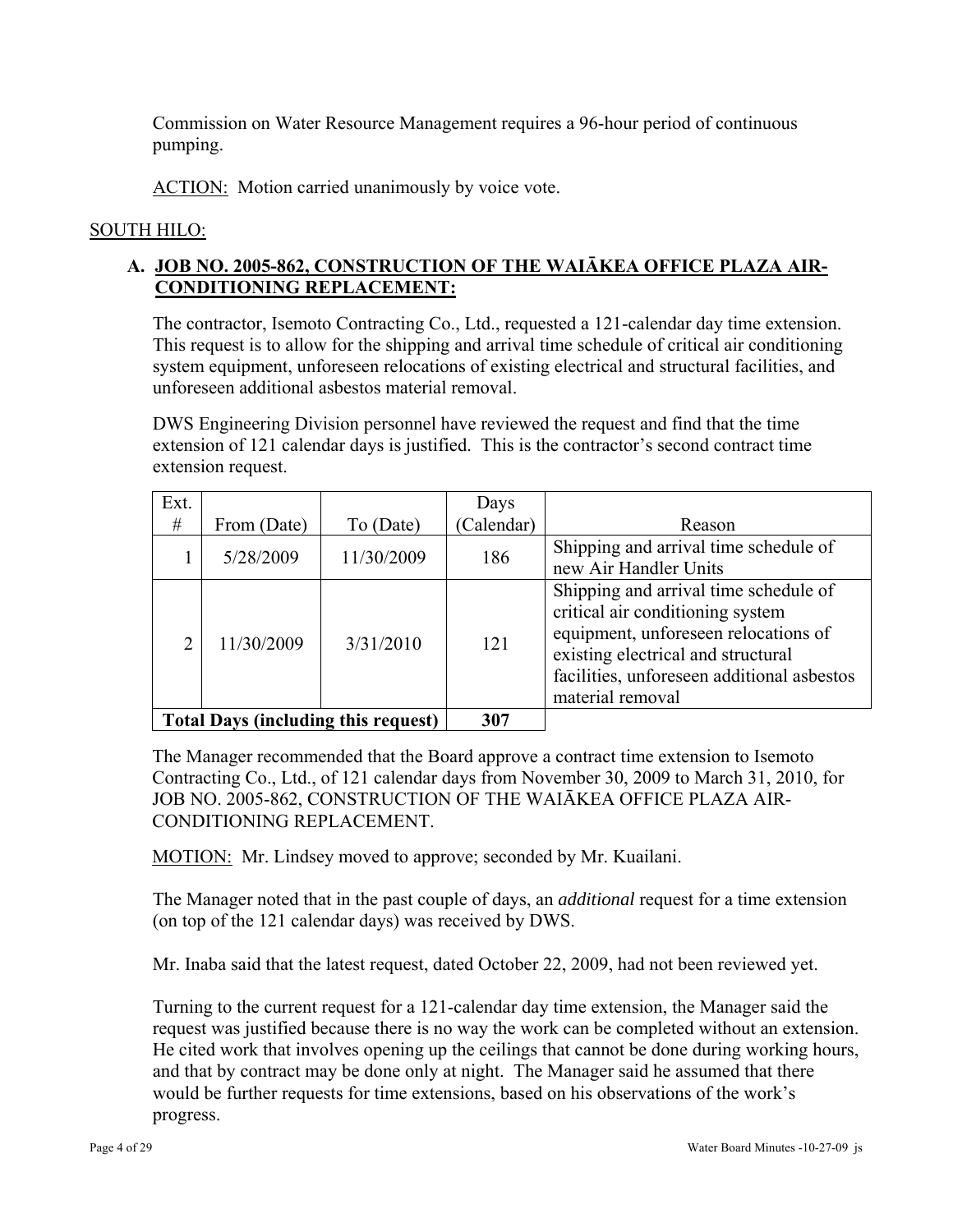Mr. Taniguchi asked how the work affects the Department's ability to lease the downstairs.

The Manager said there is an understanding with the County, which is proposing to lease the downstairs, that two of the prospective County tenants will not be ready to move in until June 2010, when their lease (at Puainako Center) expires. The timing for their move downstairs would be perfect, because the work downstairs is expected to be finished by that time. The Manager noted that the County had stipulated that DWS would need to build a turnaround in the back of the building to accommodate Americans with Disabilities Act requirements. DWS will build additional disabled parking in the back of the building as well, as stipulated by the County. DWS has been in discussions with the Department of Environmental Management (DEM), Data Systems and possibly Mass Transit Agency. DEM and Data Systems are pretty much guaranteed to lease, although Mass Transit, currently based at Schultz Siding, is not definite.

Chairperson Smith asked about the "unforeseen additional asbestos removal" mentioned in the write-up.

Mr. Inaba noted that the asbestos in question was all in the downstairs level; when DWS moved into the building years ago, asbestos in the upstairs level was removed as part of the initial renovations. There were a few areas that were missed, mainly in the mastic in the air ducts. At this point, that asbestos has been pretty much taken care of, Mr. Inaba said.

Chairperson Smith said that because asbestos may be found whenever any kind of intrusive maintenance is done, the Department as landlord must disclose in any bid documents, etc. that asbestos may be encountered. He asked whether this time extension request means a cost increase.

Mr. Inaba said the contractor was not intending to charge for the time extension; the work involves what the contractor had to have done. However, there are fees related to the work, he noted, but did not have the details on hand. The cost is within the contingency, he said.

Chairperson Smith asked who the consultant is for this project.

Mr. Inaba replied that it is MCE International, Inc.

ACTION: Motion carried unanimously by voice vote.

# NORTH KOHALA:

# **A. JOB NO. 2007-919, CONSTRUCTION OF EARTHQUAKE DAMAGED TANK REPAIRS, COUNTY OF HAWAI'I, STATE OF HAWAI'I, FEMA-1644-DR-HI, FIPS NO. 001-UVKJ8-00, GROUP #3, (N. KOHALA, S. KOHALA):**

Bids were received and opened for this project on October 22, 2009, at 2:00 p.m., and the following are the bid results:

| D:     | <b>MAG OFFICIAL</b> |
|--------|---------------------|
| Bıdder | Allioulit           |
|        |                     |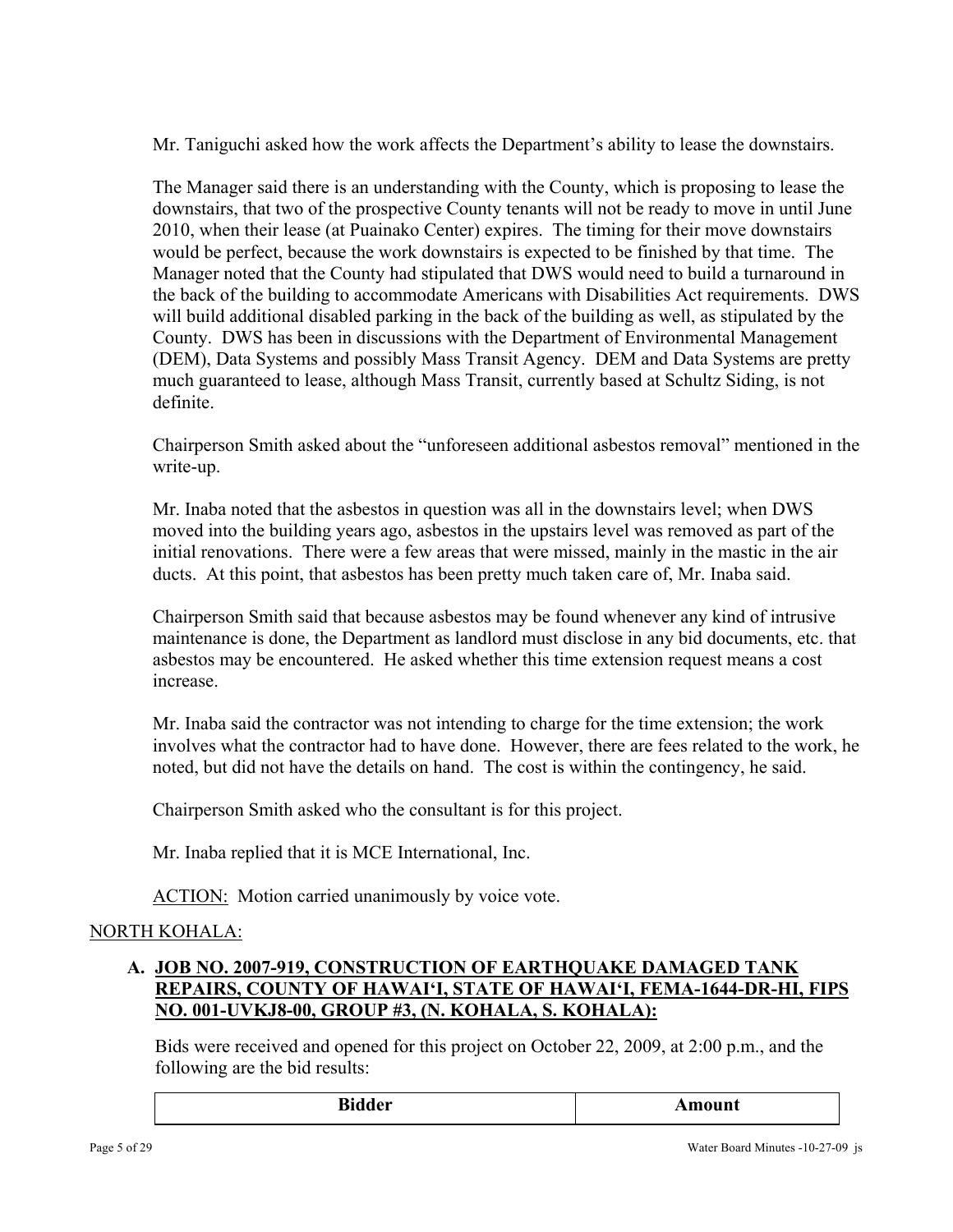| Isemoto Contracting Co., Ltd. | \$1,221,882.00 |
|-------------------------------|----------------|
|                               |                |

Project Scope: This project involves the repair and seismic retrofit of five (5) reinforced concrete water tanks (two in South Kohala district, three in North Kohala district) that were damaged in the October 15, 2006 Kiholo Bay Earthquake.

Project Cost:

| 1. Low Bidder (Isemoto Contracting Co., Ltd.) | \$1,221,882.00 |
|-----------------------------------------------|----------------|
| 2. Construction Contingency (10%)             | 122,188.20     |
| <b>Total Construction Cost:</b>               | \$1,344,070.20 |

Funding for this project will initially be from DWS CIP budget; however, DWS will be pursuing reimbursement from the Federal Emergency Management Agency (FEMA) for up to 75% of the actual construction costs. The Engineering estimate was \$1,300,000.00 (without contingency).

The Manager recommended that the Board award the contract for JOB NO. 2007-919, CONSTRUCTION OF EARTHQUAKE DAMAGED TANK REPAIRS, COUNTY OF HAWAI'I, STATE OF HAWAI'I, FEMA-1664-DR-HI, FIPS NO. 001-UVKJ8-00, GROUP #3 (N. KOHALA, S. KOHALA) to the lowest bidder, Isemoto Contracting Co., Ltd. for their bid amount of \$1,221,882.00 plus \$122,188.20 for construction contingency for a total contract amount of \$1,344,070.20, and that either the Chairperson or the Vice-Chairperson be authorized to sign the contract, subject to review as to form and legality by Corporation Counsel.

MOTION: Mr. Mukai moved to approve; seconded by Mr. Kuailani.

The Manager noted that this was the third set of earthquake-damaged tanks that DWS has put to bid. With the project's estimated cost at \$1.3 million, he was surprised that there was only one bidder. The staff was pleased with that one bid, which came in at \$1.2 million.

Mr. Inaba said that several contractors had filed Intents to Bid with DWS, but at bid opening there was only one bidder.

Chairperson Smith said that it was surprising that there was only one bid. However, DWS followed state procurement procedures and even when there is one bidder, the Department follows proper procedure in making an award.

ACTION: Motion carried unanimously by voice vote.

# SOUTH KOHALA:

# A. **PROFESSIONAL SERVICES AGREEMENT; WAIKOLOA RESERVOIR NO. 2 FINAL DESIGN OF REPAIRS, JOB NO. 2007-043:**

The consultant, Kleinfelder West, Inc., has requested compensation to cover additional work due to the ongoing construction of this project. The description of the additional work and the associated fees are as follows: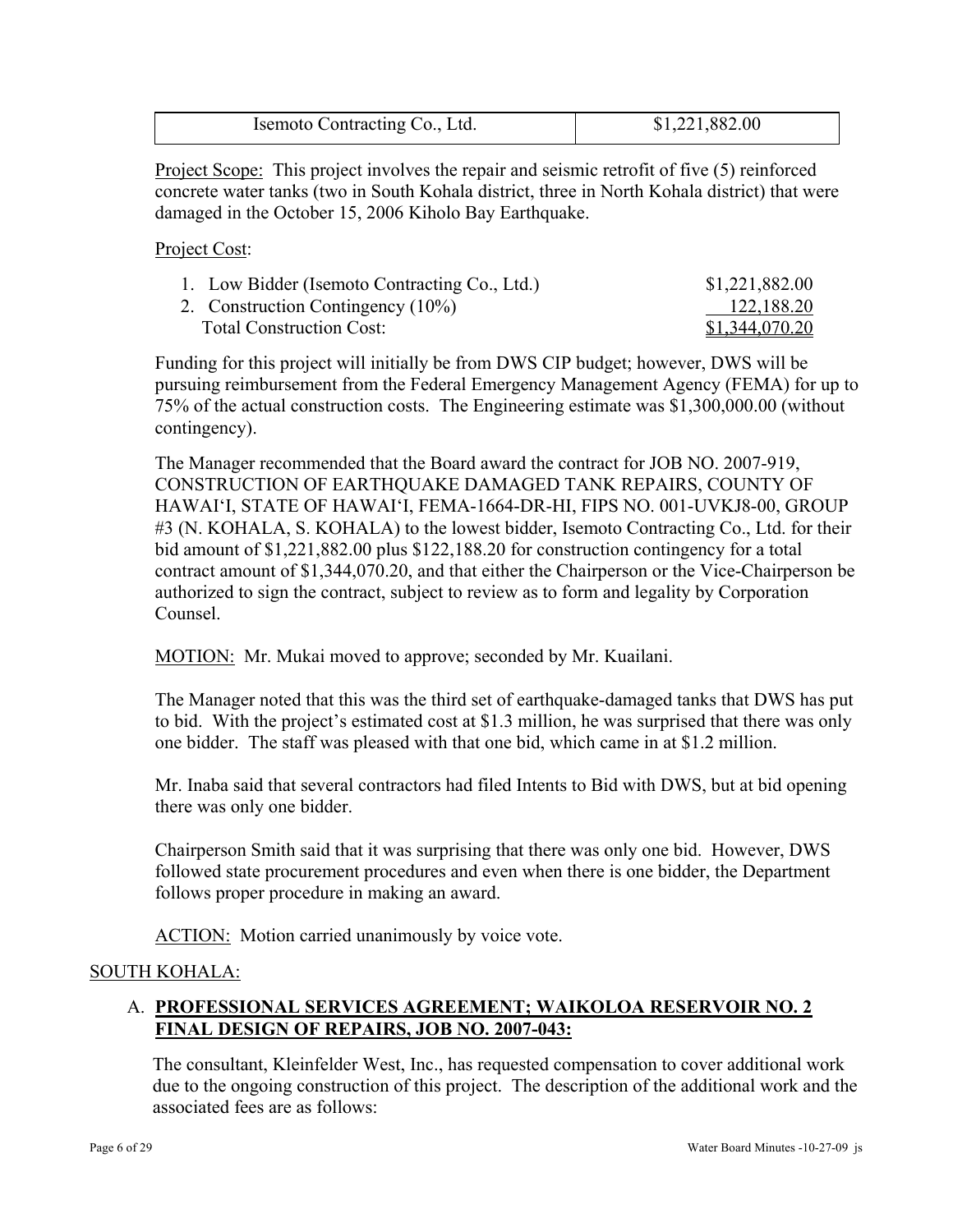1. Technical review and recommendation of Value Engineering Cost Proposal (VECP) No. 1. This VECP has been approved and is a deductive change order (Change Order No. 2) for the amount of (- \$5,641.08) to the contractor's contract amount.

# **Consultant's time and material cost: \$ 1,690.00**

2. Engineering analysis and laboratory testing of West Hawaii Concrete's #4 sand to be used for the project's Zone 2 material. The original material that the contractor intended for that use did not meet specification requirements. The consultant's fees include a written report to DLNR and the necessary effort to secure DLNR approval to use the WHC #4 sand. A deductive change order for the amount of (-\$9,790.00) to the contractor's contract is being processed to cover the cost for this work.

### **Consultant's Fees Requested: \$ 9,790.00**

3. Revise plans to adjust subsurface drain system alignment and profiles to relocate two headwall locations. By relocating the headwalls, disruption to current operations will be minimized, and the new locations will make maintenance of the subsurface drain system easier.

### **Consultant's Fees Requested: \$ 6,875.00**

4. Additional fees for Task 5 of the consultant's construction services. The description for Task 5 is *Coordination Work with Construction Manager, Geotechnical Engineer, and the Department.* The budgeted amount for this task is \$20,330.00, and was based on four months of construction time or \$5,083.00 per month. Construction began on February 12, 2009 and at the end of July 2009, 88 percent of the fees under Task 5 have been spent. Fees to cover an equivalent of three more months of construction are requested.

# **Consultant's Fees Requested: \$ 15,249.00**

| <b>ITEM</b>    | <b>TASK DESCRIPTION</b>                                                                                                    | <b>FEE AMOUNT</b> |
|----------------|----------------------------------------------------------------------------------------------------------------------------|-------------------|
| 1.             | Technical review and recommendation for VECP No. 1.                                                                        | \$1,690.00        |
| 2.             | Reanalysis for Zone 2 material and report to DLNR.                                                                         | \$9,790.00        |
| 3 <sub>1</sub> | Revise plans for subsurface drain system.                                                                                  | \$6,875.00        |
| 4.             | Additional fees for Task 5 - Coordination Work with<br>Construction Manager, Geotechnical Engineer, and the<br>Department. | \$15,249.00       |
|                | TOTAL                                                                                                                      | \$33,604.00       |

# SUMMARY TABLE:

Staff has reviewed the request and finds that the \$33,604.00 in additional fees are justified.

The Manager recommended that the Board grant this request for additional funds of \$33,604.00 to Kleinfelder West, Inc. and that either the Chairperson or the Vice-Chairperson be authorized to sign the documents, subject to approval by Corporation Counsel.

MOTION: Mr. Mukai moved to approve; seconded by Mr. Lindsey.

Mr. Inaba explained that one reason for this request is the inability of the contractor to perform his work. The contract extension affects not only the construction, but the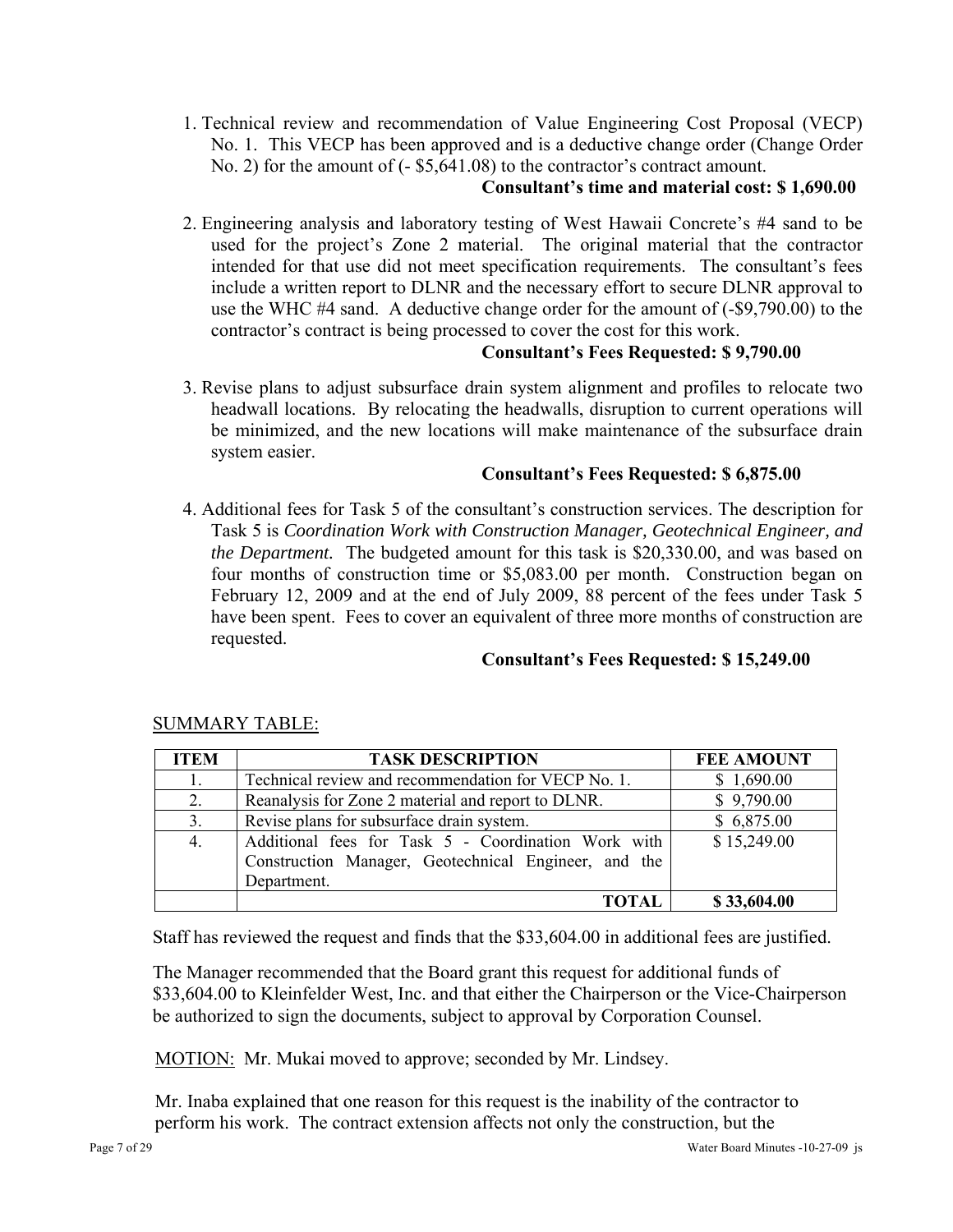**consultant's** contract as well. The consultant, Kleinfelder, is continuing to provide their services and is keeping a very detailed breakdown, he noted. Under DWS's agreement with the consultant, Kleinfelder provides a certain number of hours during the construction period, and the end of that negotiated number of hours is approaching the end. The ongoing delay in the construction is costing Kleinfelder more money as well. Referring to Item 1 in the Summary Table above, Mr. Inaba noted that it is a Value Engineering Cost Proposal under which the consultant had added work, to evaluate and review the contractor's proposal. Under the agreement DWS has with the consultant, the Department is paying the consultant for their work, and saving through the construction contract. The Department is going to save \$5,641.08 in construction costs, versus the Department's cost for the consultant, \$1,690.00. On Item 2, the contractor (Goodfellow Brothers) was unable to provide the material that was specified. The contractor asked for additional evaluation of different materials available that might come close enough to the specifications – so that the consultant would approve that material for use. The consultant's fee for Item 2 of \$9,790.00 is being completely reimbursed through a change order proposal with the contractor, Mr. Inaba said. Therefore, DWS is seeing an increase here, but the other savings will be directly with the contractor through a change order.

Chairperson Smith noted that Kleinfelder, which has the design agreement with DWS, is based on the Mainland. The contractor is a Hawai'i-based construction company, and to save on costs, DWS hired local firm SSFM International to do some construction management work so that Kleinfelder would not have to fly back and forth from the Mainland. This arrangement, he said, made a lot of sense. He expressed appreciation for how DWS has handled this project. In many cases, the overhead of additional consultant review time ends up meaning cheaper construction costs, and the Department usually absorbs the extra consultant costs. In this case, Kleinfelder works for DWS, which asks the consultant to evaluate the different proposals by the contractor. DWS hopes that it will save the Department money; usually the Department absorbs the design costs while saving on construction costs. On Items 1 and 2, DWS is getting the contractor to reimburse DWS for these additional design efforts. The contractor benefits because the project can continue without delays, he noted. The Chairperson complimented the staff for the write-up which explains the additional design costs, which are offset by greater savings in construction. Regarding Item 3, the Chairperson noted that there were additional consultant fees for the change in headwall design, and asked Mr. Inaba if there was a fee from the contractor, Goodfellow Brothers, for the additional construction costs.

Mr. Inaba said there was a fee, but it would be within the project contingency; he did not have the exact figure but it was nominal.

The Chairperson said it would be good for the Board to know, even though the fee does not exceed the contingency.

Mr. Mukai said he was not clear on how the reimbursement from the contractor worked on Items 1 and 2.

Mr. Inaba explained that the consultant's contract between DWS and Kleinfelder is going up by \$1,690.00, while the construction contract with Goodfellow is going down by \$5,641.08.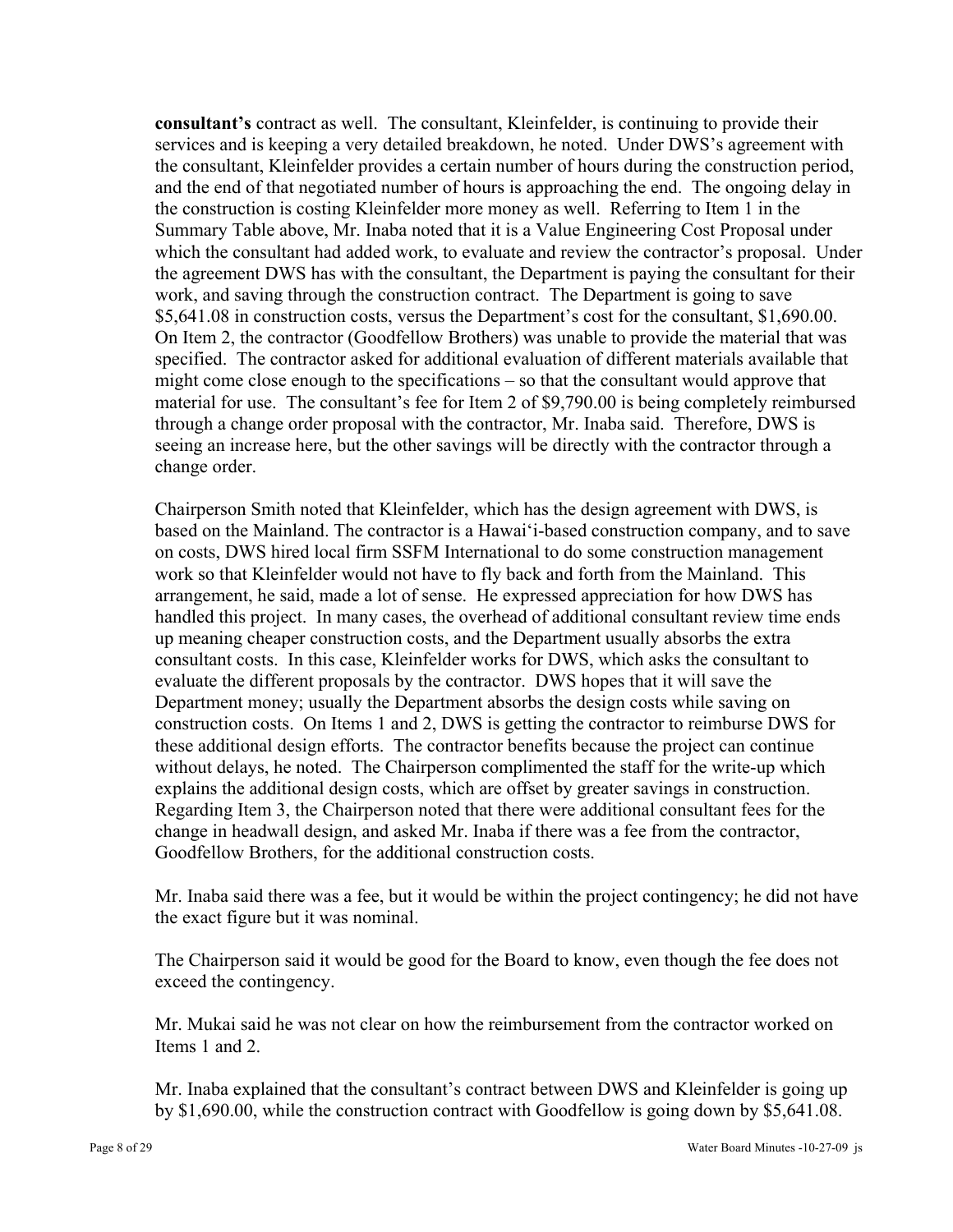Chairperson Smith noted that the net impact to DWS is that the Department will save \$3,950.00 on Item 1. On Item 2, the consultant Kleinfelder is going to charge DWS \$9,790.00, and the contractor Goodfellow is going to credit DWS on the construction contract for the same amount. Therefore, there is no net impact to DWS on Item 2.

The Manager noted that when amounts are deducted from the construction contract, it affects the 75% maximum reimbursement from FEMA. This 75% also comes into play if the Department does a strict analysis of the accounts, net-wise.

Chairperson Smith said that 75% is money that is *not* coming out of DWS's coffers.

The Manager said the main thing is that the contractor is taking responsibility for what he does.

Regarding Item 3, Mr. Kuailani asked for clarification on whether contingency funds came into play for the work by the consultant.

Chairperson Smith said that the \$6,875.00 is the consultant fee; the contingency is only on the construction contract and not on the consultant contract.

The Manager explained that DWS has two separate contracts for this project: a contract with the consultant and a contract with the contractor (for construction). These two contracts are completely different things. Normally, DWS does not include contingency in a contract with a consultant.

Mr. Inaba said that DWS has a separate contract on the contract oversight and a separate supplemental contract with the consultant Kleinfelder. DWS narrowed Kleinfelder's scope as much as it could to keep costs down, and has a detailed hourly rate for Kleinfelder.

Chairperson Smith noted that with the consultant agreement, the contract only covers what DWS knows that Kleinfelder needs to provide. Kleinfelder has an obligation because he stamps the plans with his license, and he is obligated to make sure that the design works. Kleinfelder is entitled to additional compensation for services that comes outside the scope of his contract.

Mr. Inaba said that Item 3 was basically the Department's change request.

ACTION: Motion carried unanimously by voice vote.

Chairperson Smith mentioned that the Waimea Community Association will hold a meeting to discuss emergency preparedness with Civil Defense and other agencies. The meeting's organizer, Ms. Margaret Wille, asked the Chairperson what would happen if the dams break in Waimea.

The Manager said he had a phone message to call Ms. Wille back.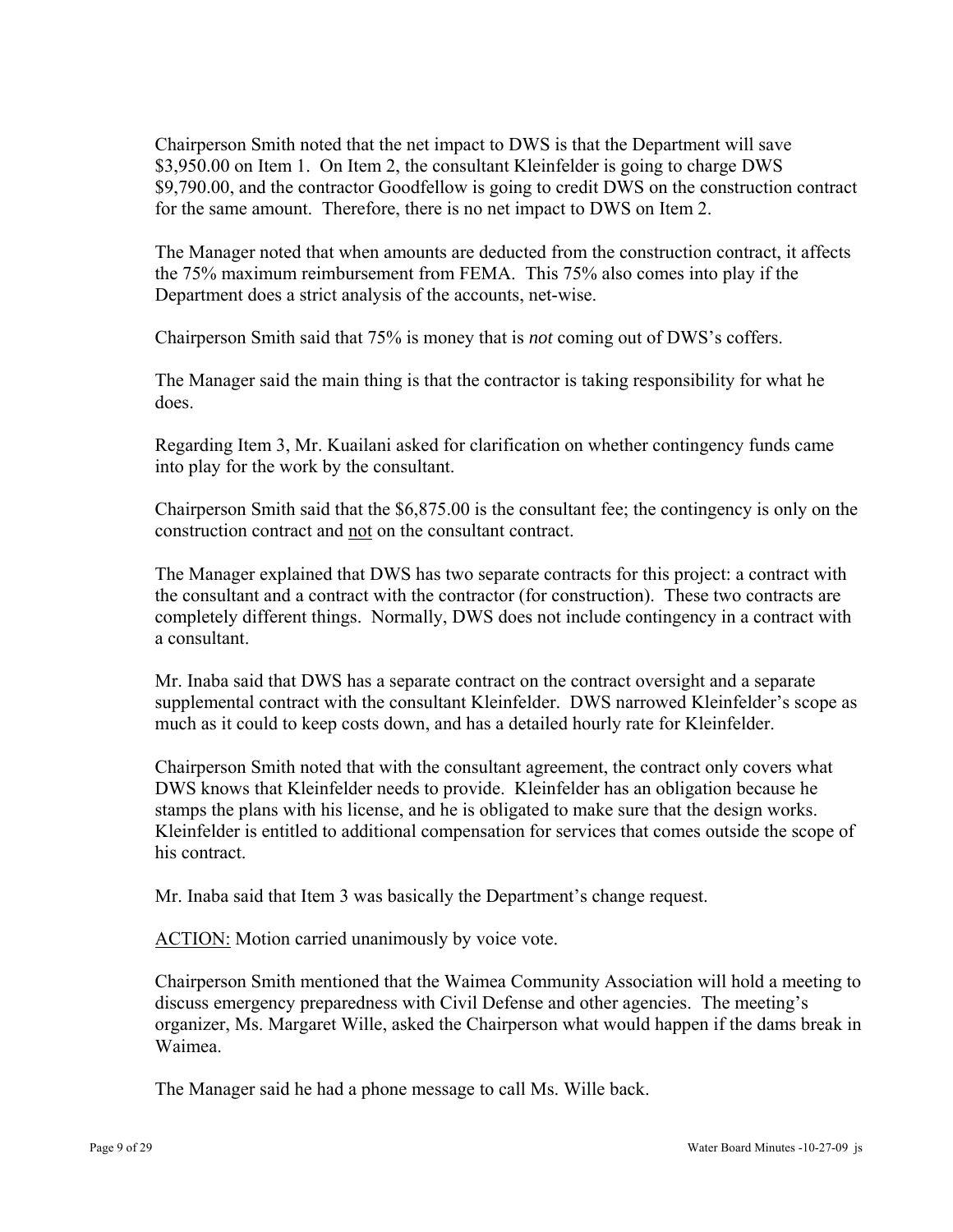Chairperson Smith asked if Ms. Wille is aware that DWS has a contingency plan, and suggested giving Ms. Wille a copy of DWS's inundation map. He assumed that the reservoirs would drain into the neighboring streams, and that there was no hazard.

The Manager clarified that there is a hazard with Reservoir No. 3, which does not drain completely into a stream. If it broke, it would go into the town, he said.

Mr. Inaba said that Reservoirs 1 and 2 drain into the stream.

Ms. Self noted that if the Board wished to hold a long discussion on this subject, it would be necessary to agendize it for a future meeting.

Chairperson Smith ended the discussion by asking the Manager to have an inundation map available.

# SOUTH KONA:

# A. **EXTENSION OF WELL SITE DEVELOPMENT AGREEMENT – 1250 OCEANSIDE PARTNERS AND REVOCABLE TRUST OF E. JEAN GREENWELL:**

*(This item was taken up earlier, at the top of the Agenda.)* 

# B. **JOB NO. 2008-938, KE'EI WELL "D" MCC REPLACEMENT**:

Bids for this project were received and opened on October 22, 2009; at 2:30 p.m., and the following are the bid results:

| <b>Bidder</b>       | Amount          |
|---------------------|-----------------|
| Able Electric, Inc. | .630.00<br>\$57 |

Project Scope: This project generally consists of the removal and replacement of the existing medium voltage motor controller switchgear and motor control panel, and all appurtenant electrical work.

#### Project Cost:

| 1) Low Bidder (Able Electric, Inc.)  | \$57,630.00 |
|--------------------------------------|-------------|
| 2) Construction Contingency $(10\%)$ | 5,763.00    |
| <b>Total Construction Cost:</b>      | \$63,393.00 |

Funding for this project will be from DWS's CIP Budget under "Deepwell Pump Replacement." The contractor will have 150 calendar days to complete this project. The Engineering estimate was \$200,000.00

The Manager recommended that the Board award the contract for JOB NO. 2008-938, KE'EI WELL "D" MCC REPLACEMENT, to the lowest bidder, Able Electric, Inc., for their bid amount of \$57,630.00 plus \$5,763.00 in construction contingency for a total contract amount of \$63,393.00, and that either the Chairperson or the Vice-Chairperson be authorized to sign the contract, subject to review as to form and legality by Corporation Counsel.

MOTION: Mr. Kuailani moved to approve; seconded by Mr. Mukai.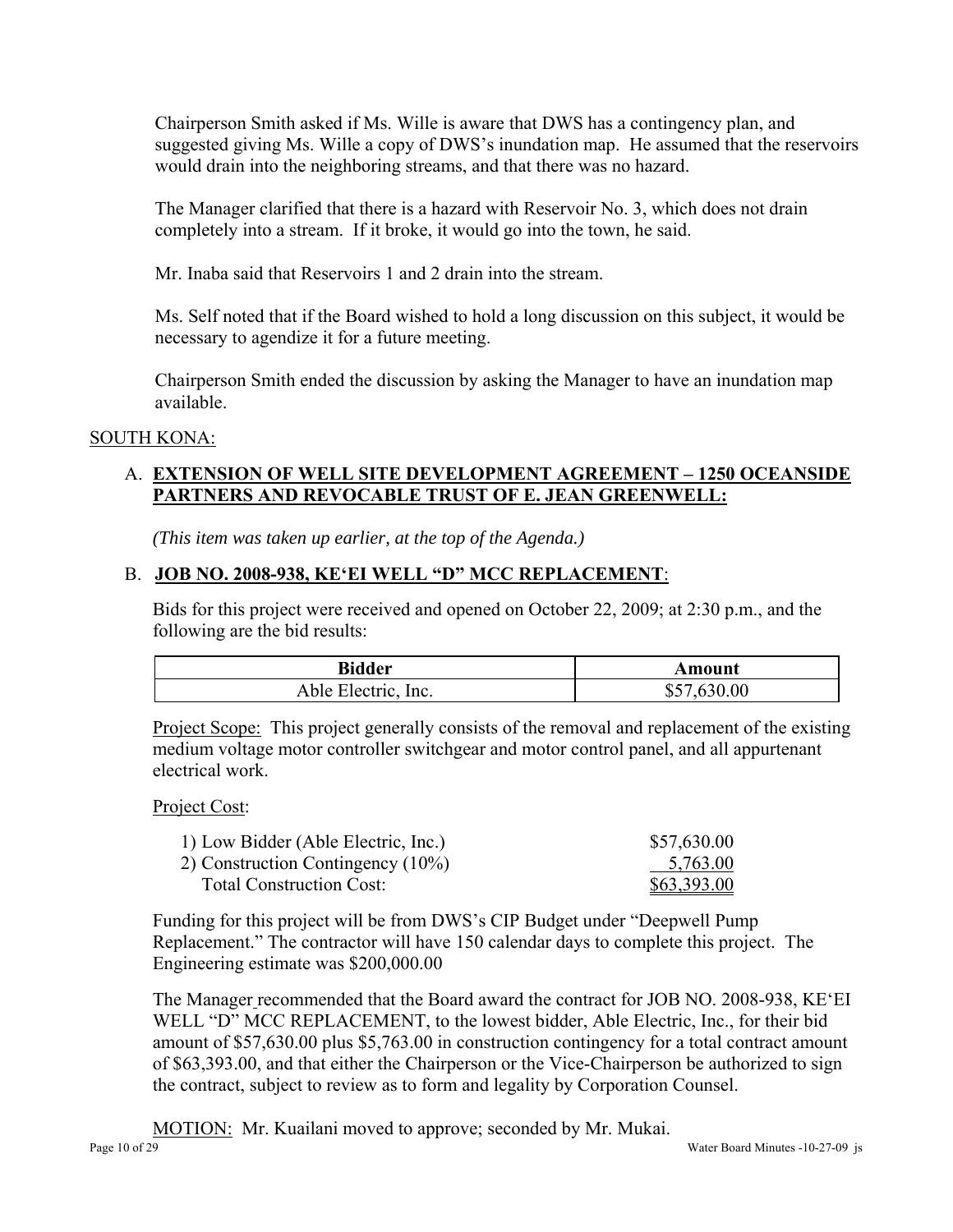The Manager said this project involves replacing switchgear in panels in DWS's Motor Control Center for Ke'ei Well D. The Manager expressed surprise that the Engineer's Estimate was \$200,000.00, while the bid came in at \$57,630.00. He noted that Ke'ei Well D is the only well on the south side of the island that hit the high-level water situation. DWS's other wells there, Wells A, B, and C, hit the basal lens, which is basically rising chlorides. Well D's vicinity is where DWS is trying to negotiate with Bishop Estate to get additional land to put up a larger reservoir, he said. The location is about three miles south of the Kealakekua Ranch Shopping Center in South Kona.

Mr. Kuailani said he was under the impression that the residents in the area were on catchment, and asked how many DWS customers there were.

The Manager said DWS provides service all the way along the highway up to Hookena **Junction** 

Chairperson Smith asked who the design consultant was. (Mr. Clyde Young was called in to respond.) The Chairperson in the meantime said he shared the Manager's concern about the gap between the Engineer's Estimate and the winning bid, and wondered if the bidder had missed something or that the plans may have been unclear.

The Manager noted that there was a non-responsive bidder who failed to provide a bond. While the Manager could not disclose the bid amount of the non-responsive bidder, he could say that the amount was in the same ballpark as the lowest bidder.

Chairperson Smith said that would give the Board confidence that the contractors looked at the same plans and did not miss anything.

Mr. Clyde Young arrived at the meeting, and said that the design consultant was Mr. Andy Miyasato of Ron Ho & Associates.

Chairperson Smith noted that DWS had followed the procurement process, and that the contractor had provided a bond which ensures that the work will be completed.

ACTION: Motion carried unanimously by voice vote.

# C. **JOB NO. 2003-823, PALANI ROAD TRANSMISSION WATERLINE, MĀMALAHOA HIGHWAY TO PALANI NO. 2 RESERVOIR – QUEEN LILI'UOKALANI TRUST RIGHT OF ENTRY:**

The contractor, CTS Earthmoving, Inc., through the Department of Water Supply, is in need of a Right-of-Entry to the Queen Lili'uokalani Trust (QLT) property, which DWS is in the process of obtaining easements and deeds (for the reservoir sites) for the subject improvements. The existing Right of Entry agreement between the Water Board and QLT has expired. A new Right of Entry has been drafted **on condition that** CTS name QLT as an additional insured to their policy, and that CTS is allowed to do clearing and grubbing work only until February 2010.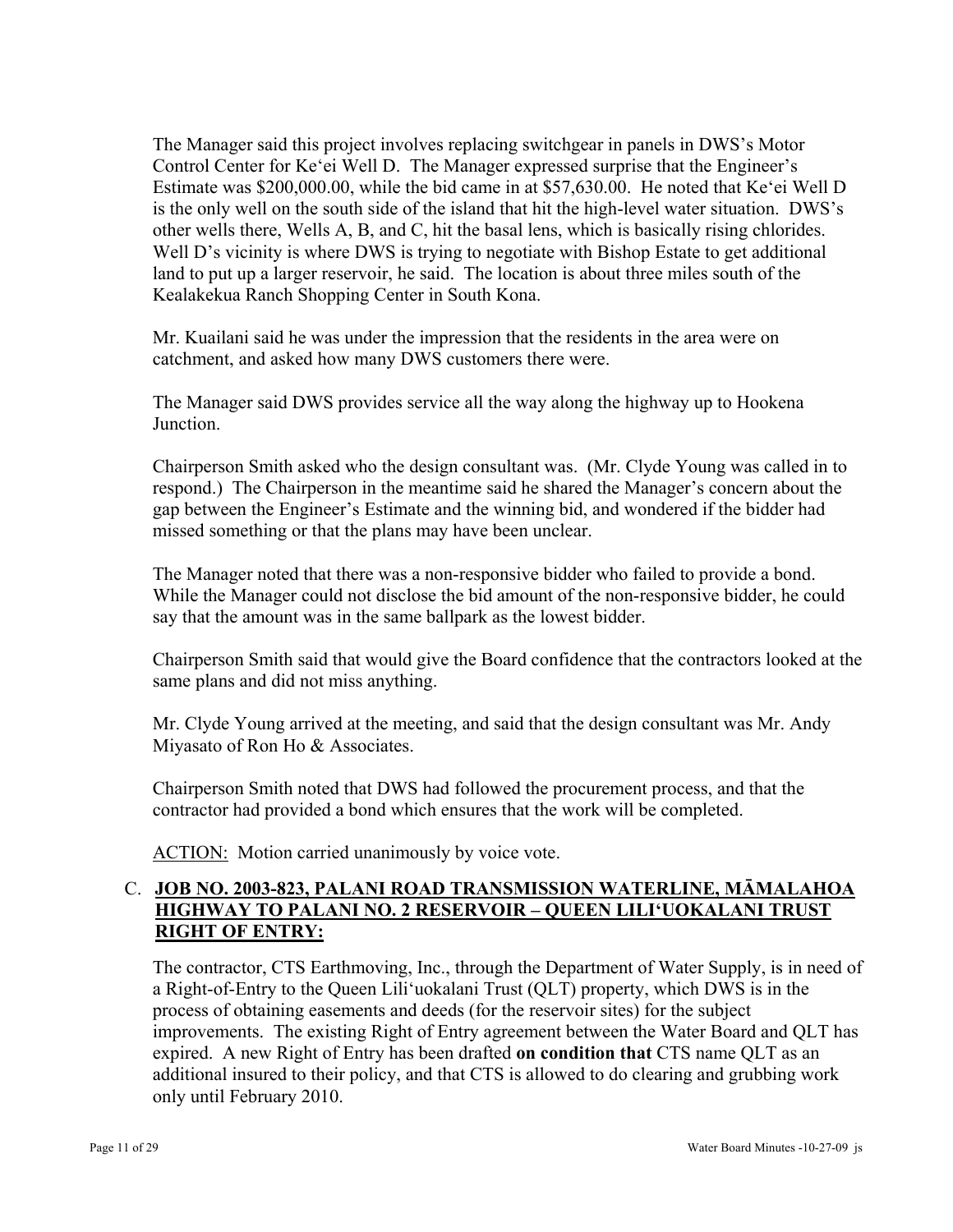In the meantime, DWS and QLT will work towards a complete Construction Right of Entry, as well as a formal agreement specifying the requirements for the DWS easement and reservoir lots, along with QLT's requirements to obtain additional water service to their lands serviced by these water system improvements.

DWS staff has reviewed the Right of Entry, and finds it acceptable.

The Manager recommended that the Water Board approve the Right of Entry with Queen Lili'uokalani Trust, subject to the approval of the Corporation Counsel, and that either the Chairperson or Vice-Chairperson be authorized to sign the document.

MOTION: Mr. Kuailani moved to approve; seconded by Mr. Lindsey.

The Manager said the Right of Entry agreement will enable DWS to proceed with the Palani Road project. The existing Right of Entry has expired. DWS is also working with QLT to formalize an agreement for their participation in the Palani system, because QLT intends to use some of the capacity.

Ms. Self said Ms. Garson had wanted her to note that the Right of Entry agreement will have an indemnification clause, because the work crosses QLT property. This indemnification of QLT is routine, and such provisions normally appear in a Right of Entry agreement, Ms. Self said.

Chairperson Smith noted that the County is self-insured.

The Manager said that in addition, the contractor has insurance.

Mr. Inaba said that the requirement in this Right of Entry agreement is to name QLT as an additional insured on the policy.

Chairperson Smith asked if, on this project, DWS is able to give the contractor, CTS, full authorization to do all the work in the construction contract.

Mr. Inaba said DWS was not currently able to do so.

The Manager said that was another story, involving the Jernigan easement issue.

Chairperson Smith asked if the Board could discuss this issue now.

Ms. Self said the Board would be coming to that issue later in the Agenda, (under the Manager's Report). She said she would be able to provide an update at that time.

Mr. Inaba noted that the Jernigan easement issue should have been agendized as a separate item under North Kona.

ACTION: Motion was carried unanimously by voice vote.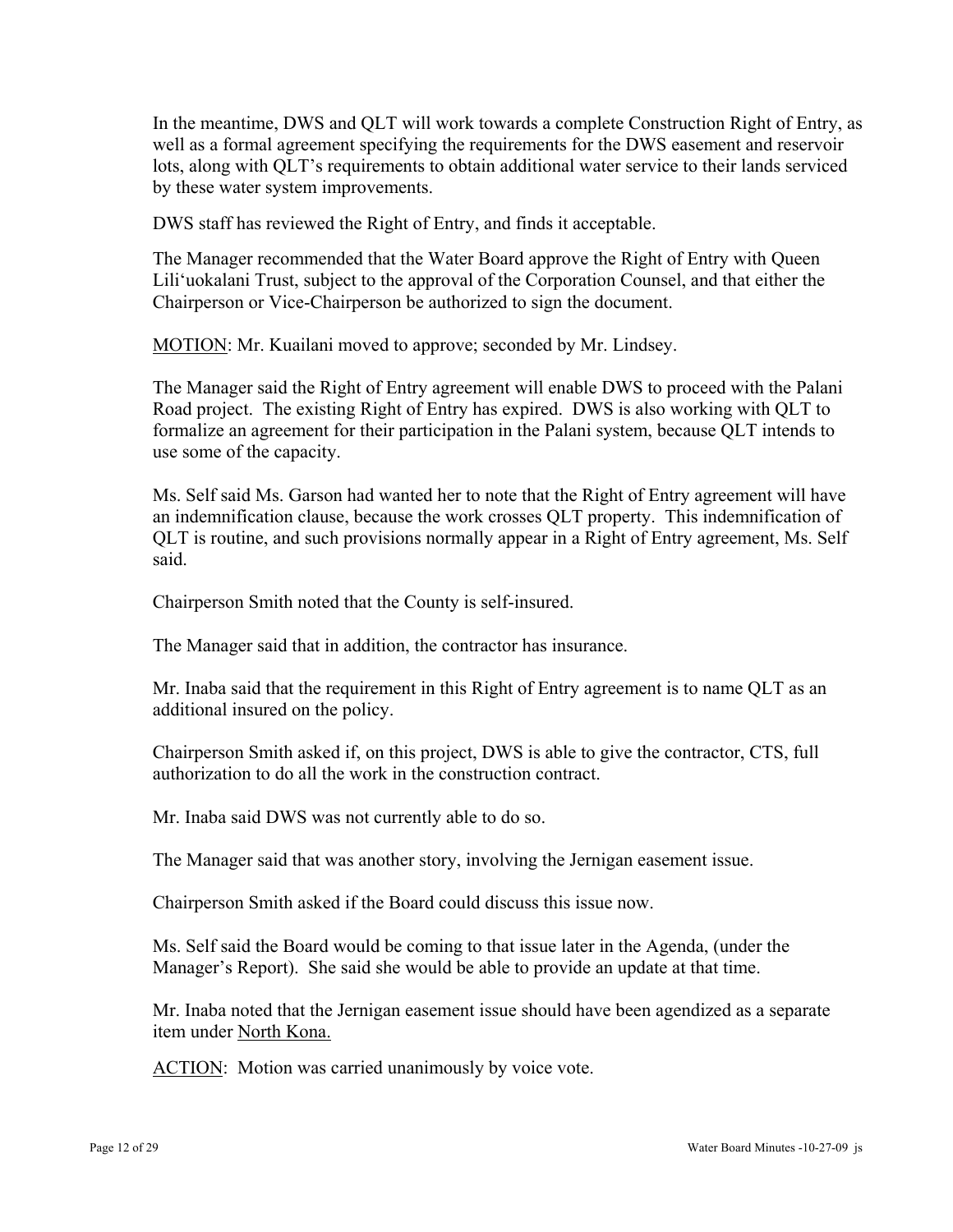#### MISCELLANEOUS:

### A. **LEGISLATIVE AUDIT OF DWS:**

Chairperson Smith noted that Ms. Self informed him that the Legislative Auditor had been called away, and so this Item will be deferred.

Ms. Self said that the Legislative Auditor asked to be put on the Agenda for the November 24, 2009 Water Board meeting. At that time, the Legislative Auditor will provide an update on the status of the Legislative Audit.

Chairperson Smith asked if the audit work would start prior to the next Water Board meeting.

The Manager said that work had already started, and that there had been requests for information.

Chairperson Smith asked if the Department had seen the Legislative Audit report on the Department of Public Works (DPW).

The Manager confirmed that the Department had seen the report. The Department had discussions with Ms. Garson, during which it was noted that the issues are pretty much the same in both DPW and DWS and the two departments operate the same way.

Ms. Self intervened at this point to say that any further discussion would need to be agendized; this was not the time now to discuss particulars. The Agenda item only provided for the Legislative Auditor to give an update on the audit, she noted.

Mr. Meierdiercks suggested that the item be deferred to the next Water Board meeting.

The Manager confirmed that the item would be back on the next Agenda.

Chairperson Smith said that the Agenda item was inadequate to allow him to ask questions. He asked Ms. Self how it could be agendized so that he could ask questions at the next Board meeting. He suggested putting an item in the Manager's Report to allow for questions from the Board.

Ms. Self confirmed that this would be alright.

The Manager said that he would put the item under the Manager's Report for the November 24, 2009 meeting under the heading: "DWS Preparation for the Legislative Audit."

# B. **PLACEMENT OF FIRE HYDRANTS IN MCCOY SUBDIVISION, KONA:**

Water Board member Mr. George Harai, at the September 22, 2009 Board meeting, inquired about the Department's policy on placement of fire hydrants in McCoy Subdivision, in South Kona. The Department explained the policy, based on the rules below:

Increment 1, Parts A & B of the McCoy Subdivision (Subdivision Application No. 75-79) was submitted to the Department of Water Supply in 1975 under the December 23, 1969, Rules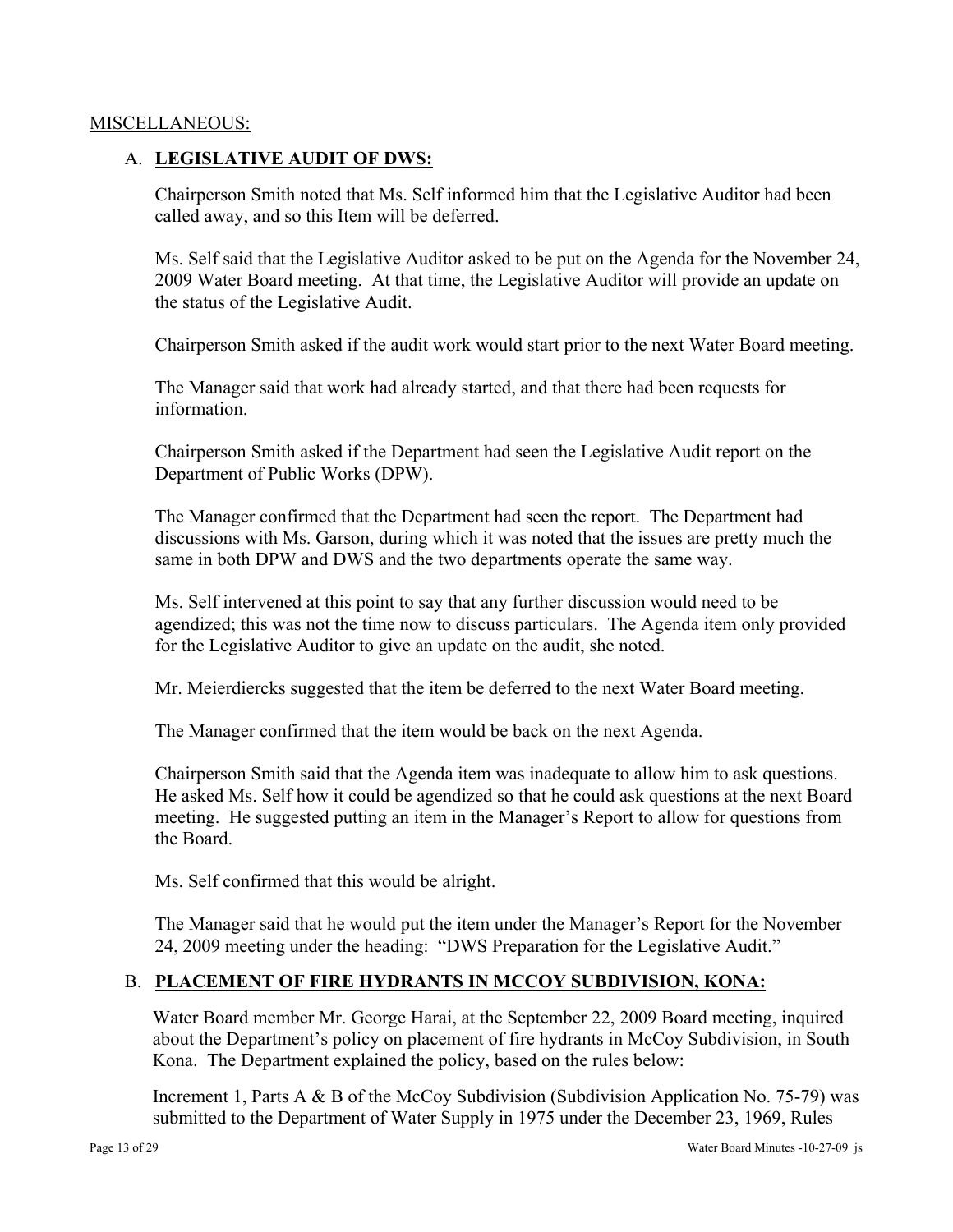and Regulations. Section 4-4 of the Rules and Regulations required that for agricultural subdivisions, the water system be designed to "deliver water at adequate pressure for domestic use under peak consumption" only. Part C and subsequent increments were submitted and approved in 1978 or later under the September 10, 1976 amendments to the 1969 Rules and Regulations.

This amendment included the requirement for fire protection to subdivisions of one-acre agricultural lots.

Mr. Inaba gave background on why one increment of McCoy Subdivision did not have fire hydrants, while subsequent increments or phases of the subdivision did get fire hydrants. As described in the Agenda write-up, the initial increment of the subdivision was built when the rules did not require fire protection for agricultural subdivisions. A couple of years later, fire protection became a requirement in the rules, which was when the second increment of McCoy Subdivision started.

The Manager said that was the reason for the discrepancy whereby one increment of the subdivision had fire hydrants and another increment did not.

Chairperson Smith noted that from the Department's perspective, DWS only maintains what is dedicated to DWS. DWS is not in charge of extending infrastructure when standards change. He likened it to Public Works doing one section of road in a subdivision in a certain way, and a subsequent section of road will look different as standards change.

The Manager said it was not financially feasible for DWS to extend infrastructure when standards change.

Chairperson Smith said it was important to give this explanation in response to Mr. George Harai's request for information, and thanked the Department for its explanation.

The Manager noted that the initial request for information came several months ago from Councilmember Ms. Brenda Ford.

Mr. Inaba said the Department had responded to Ms. Ford's email inquiry several months ago.

Chairperson Smith suggested giving Ms. Ford the information again.

The Manager confirmed that the Department would send Ms. Ford the Minutes of this meeting.

# C. **REPORT OF AD HOC FINANCE COMMITTEE:**

The Water Board's Ad Hoc Finance Committee Chairperson, Mr. Art Taniguchi, reported on the following areas, which encompass the scope of the Committee's work:

- 1. Review and approval of credit card expenses of DWS personnel;
- 2. Procedures regarding cash control;
- 3. Vehicle take-home policy.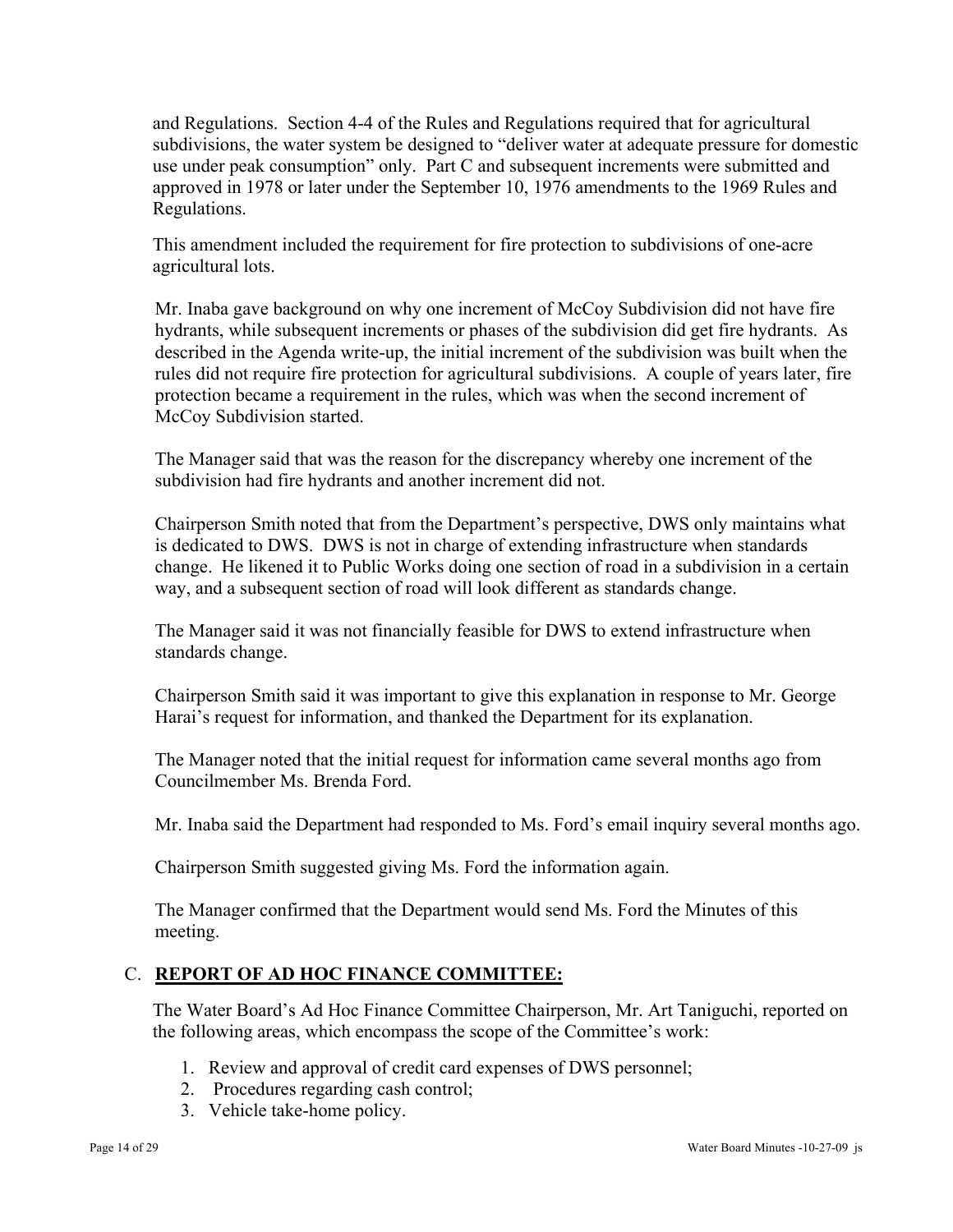Mr. Taniguchi reported that the Committee's initial meeting was on October 7, with all of the Committee's members in attendance: the Manager, Mr. Mukai, Mr. Lindsey and Mr. Taniguchi. The Committee decided to take up two of the items first (i.e., expense and credit card approvals; and vehicle take-home policy). The Committee divided up the assignments as follows:

- Expense and credit card approvals -- Mr. Taniguchi
- Vehicle take-home policy<sup>\*</sup> -- Mr. Mukai and Mr. Lindsey

\*The vehicle take-home policy item was considered more time-consuming, so two Committee members were assigned to look into this item.

Mr. Taniguchi said that on October 16, 2009, he met with the Manager and Mr. Sumada to discuss the policy on expenses and credit card approvals. The Manager had already drafted a policy which they discussed.

The Manager asked the Secretary to distribute copies of the Department's policy on credit card use, effective October 19, 2009.

Ms. Self asked if the Committee was reporting on what the Committee had found out about expenses and credit card use.

Mr. Taniguchi said the Committee was reporting and recommending that the Board adopt the policy drawn up by the Manager.

Ms. Self said the Committee could only report today; the Committee cannot discuss it or make a recommendation today. The discussion and recommendation could be made at the next Board meeting, she added.

Mr. Taniguchi said that the Committee was reporting what the Committee had discussed; he acknowledged that the Board could not vote on it today. He asked the Board to forward any additions or recommendations to him in the meantime.

The Manager said that as a result of the meeting, the policy was adopted administratively; the policy has already been adopted by DWS.

Chairperson Smith said that at the next Board meeting, the Board will simply concur on the policy that the Manager has implemented.

The Manager said that the policy was administratively put in place, effective October 19, 2009, in an administrative memo.

Mr. Taniguchi agreed that today's report was informational, since DWS has implemented the policy already.

Chairperson Smith said that the Board only needs to concur on what was implemented at the next meeting, to show that the Board has full faith in the steps that DWS has taken.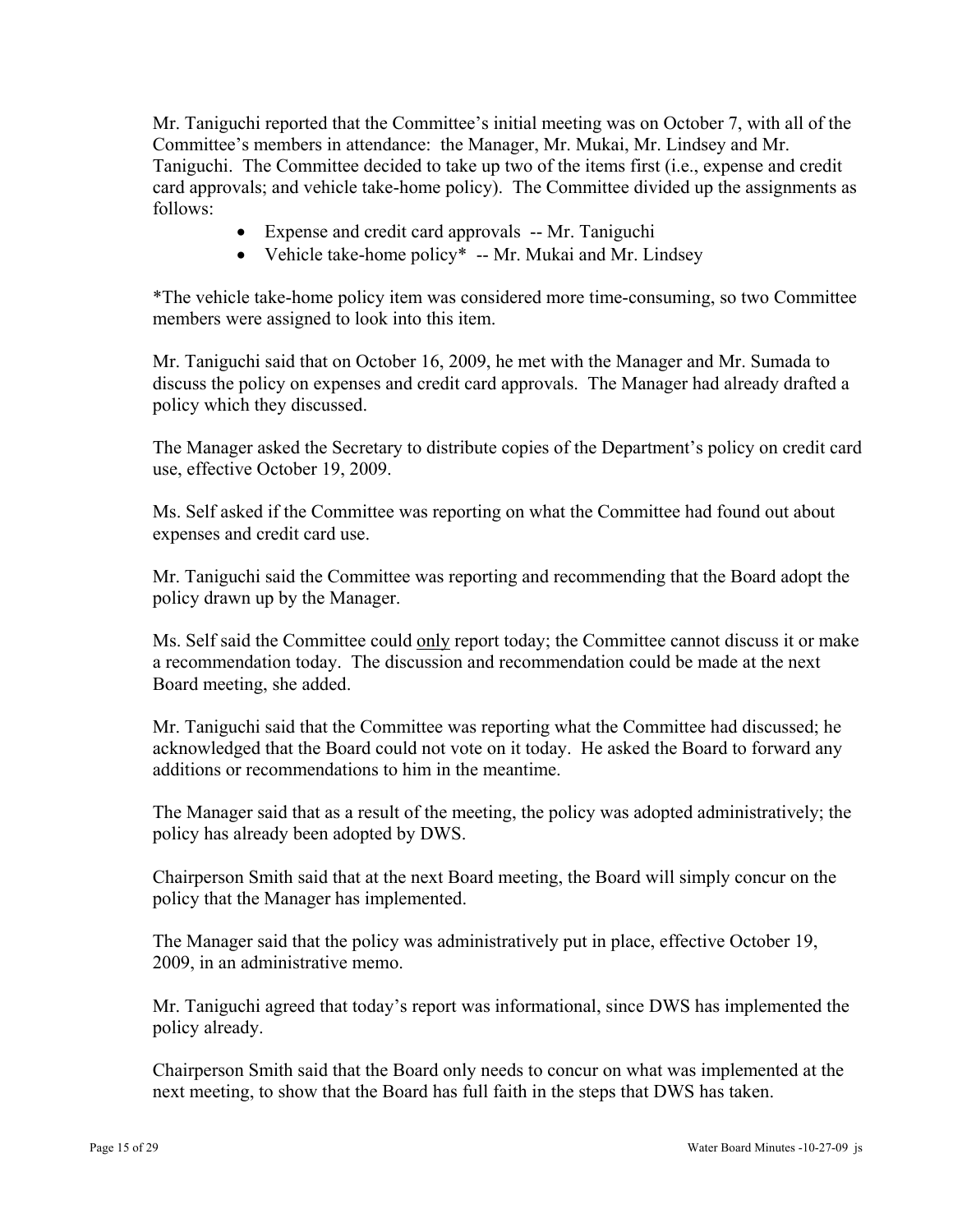Ms. Self confirmed that the Board could do that.

Mr. Taniguchi commended the Manager for being proactive and putting in place the policy, which covers everything and closed whatever loophole may have existed before. He said that the Committee would be reporting on the other two items in the Committee's scope (cash control procedures and vehicle take-home policy) at subsequent Board meetings.

Chairperson Smith said the Board should concur on the credit card policy at the November 24, 2009 meeting, and asked Mr. Taniguchi's Committee to try to have reports on the other two items written up and provided to the Board at the November meeting.

Ms. Self asked if Mr. Taniguchi would be reporting today on the remaining two items.

Chairperson Smith said Mr. Taniguchi would be reporting on the two items at the November Board meeting.

Mr. Taniguchi said he would report on the progress on the cash control procedures next month, but work on the vehicle take-home policy might take more time.

# **D. WRITE-OFF DELINQUENT ACCOUNT #77000940-10: EDWARD CORTEZ, JR.:**

Background: Account #77000940-10, which was opened by Edward Cortez, Jr. in 1998, serviced a Pu'ukapu farm lot in Waimea. The account was closed in March 2002, and sent to the Frank Huff collection agency with a balance due of \$15,221.08. The account was returned to the Department as uncollectible by Frank Huff Agency, Inc. in August 2009, due to unsuccessful efforts to locate this individual within the statute of limitations time period.

This customer had very little usage at this service, except for the final bill covering the period January 2002–March 2002, when 3,534,000 gallons were consumed. The customer's previous bill had been returned by the post office in addition to his final bill, and his account had already been tagged for meter removal. No leak adjustment was applied for, so DWS does not know why consumption was so high.

The Manager recommended writing off the \$15,221.08 balance due from Edward Cortez, Jr., on delinquent Account #77000940-10.

MOTION: Mr. Mukai moved to approve; seconded by Mr. Lindsey.

Mr. Sumada explained that this was a pretty straightforward account that went bad at the last billing, so there was no time to track down this person or to find out what was wrong with the person's meter. The Department is required to get Board approval to write off delinquent accounts of \$10,000 or more.

A lengthy discussion ensued on the person, who Mr. Sumada said was a renter in Waimea on Hawaiian Homes land. There is a new tenant on the property, who is current in his account and whose consumption is normal. Mr. Sumada said that the delinquent tenant just up and left, and it was not clear how some 3 million gallons of water were used. The new tenant has no problem with the pipes. The statute of limitations of six years on the delinquent account has run out, so no lawsuit could be filed against the person, who is believed to have gone to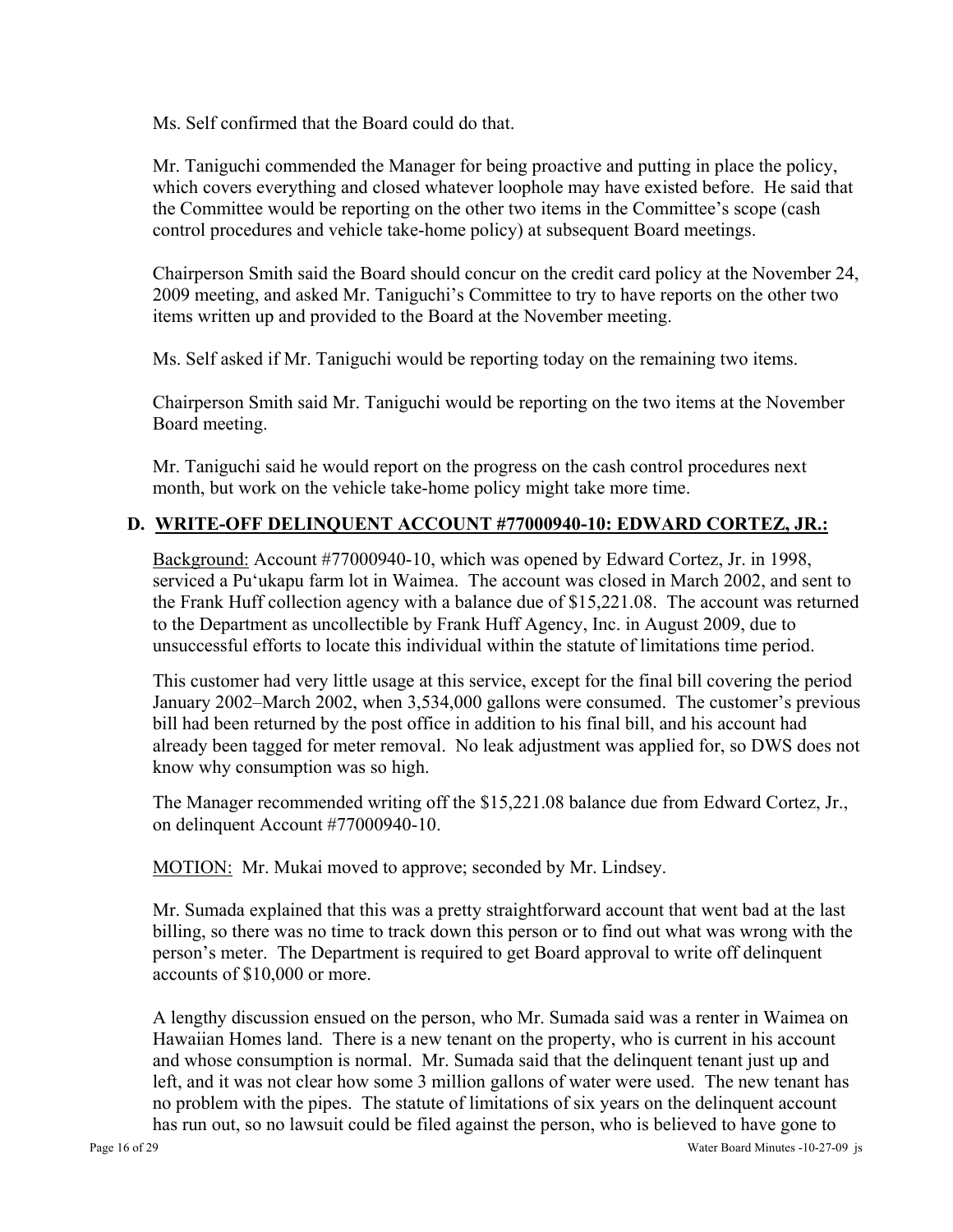the Mainland. After the six years' statute of limitations runs out, the Department writes off delinquent accounts, Mr. Sumada said.

The Board discussed whether there were procedures in place to flag someone with a prior delinquent account who applies for a new meter.

Chairperson Smith noted that the only way that DWS could deny a person water service would be to get a judgment against the person.

The Manager said that in the past, someone who had been delinquent came back and applied for another meter at a different location. In that case, the statute of limitations had not run out, and DWS attached the delinquent bill to the current account. That person was desperate for water, and agreed to pay.

Mr. Mukai asked if there was a system in place where a person like Mr. Cortez applies for service and a red flag pops up.

The Manager said there was no automatic flag that pops up, but Customer Service manually checks when people sign up for service.

Mr. Sumada said that when people sign up, DWS transfers any old balances to the new account.

ACTION: Motion carried unanimously by voice vote.

# E. **HAWAI'I INFORMATION CONSORTIUM (HIC) STATEMENT OF WORK (SOW) FOR BILL PAYMENT SERVICES OVER THE INTERNET:**

The Department is requesting approval of a Statement of Work (SOW) agreement with the Hawaii Information Consortium (HIC) to provide bill payment capability over the Internet for DWS's customers. This is in response to numerous requests from DWS's customers in recent years to provide this type of payment option.

HIC was selected via Request for Proposal (RFP) to serve as manager of the State of Hawaii's EHawaii.gov website. The RFP included providing Internet services to all counties and water departments, and is currently being used by the State of Hawai'i for General Excise Tax and licensing payments, and by the County of Hawaii for real property tax payments.

The Statement of Work agreement provides a general outline of services and terms between HIC and the Department. The key decision to be made at this point, noted in the Statement of Work agreement, is to identify who will be responsible for paying HIC fees that will be assessed per transaction. The Department may choose to absorb all the fees, pass all the fees on to the customer, or split the fees by type between the Department and the customer.

The fees for each payment option provided by HIC are as follows:

- Credit Card: \$2.50 per transaction, plus a 2.25% of the transaction amount credit card fee.
- Debit Card: \$2.50 per transaction, plus a \$1.00 e-check processing fee.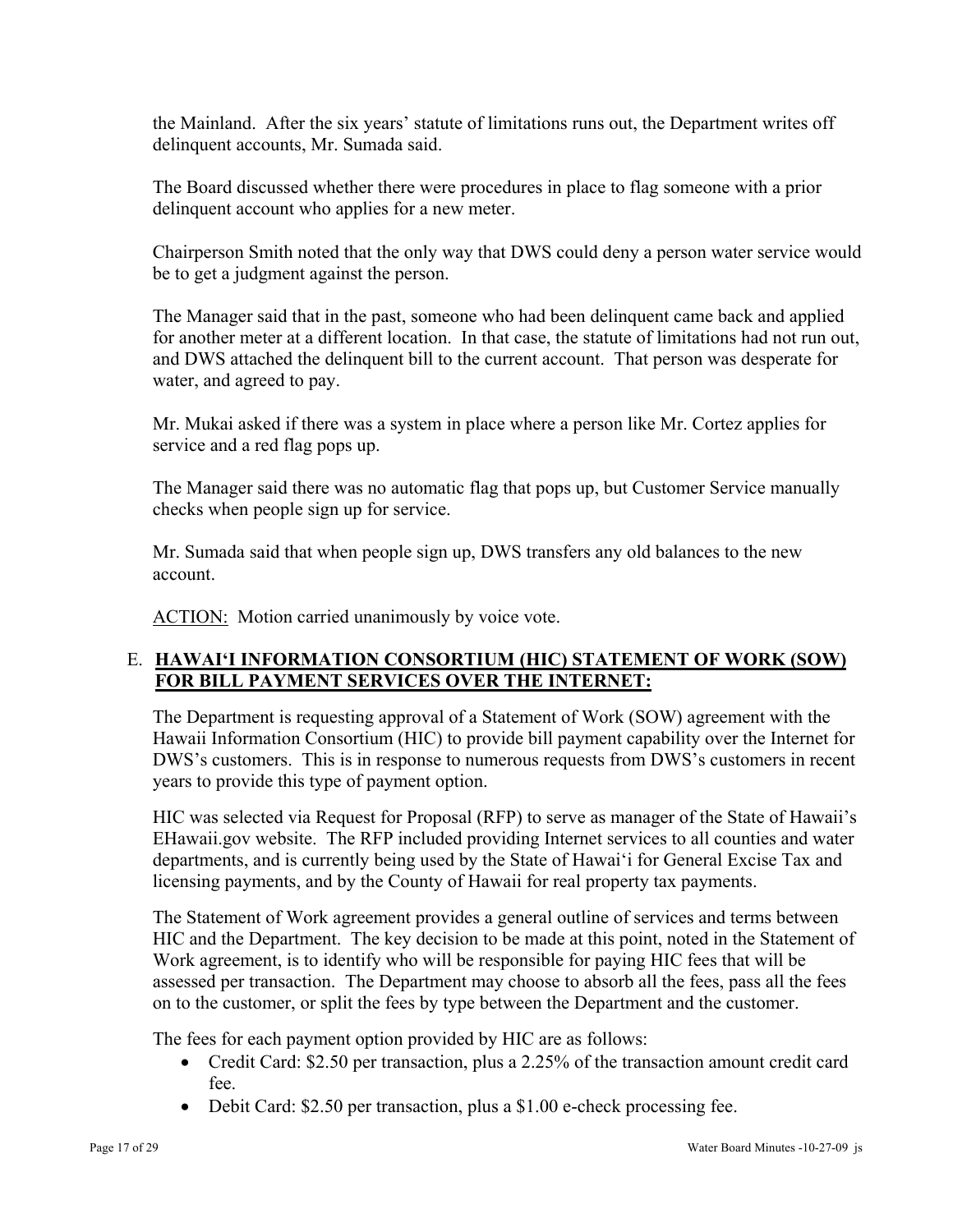The Department proposes the following fee allocation for each payment option:

- Credit Card: Customer pays \$2.50; Department pays 2.25% of the transaction amount.
- Debit Card: Customer pays entire \$3.50 fee.

The Department currently absorbs credit card fees associated with walk-in customers who pay by credit card. The Department's Statement of Work proposal is consistent with this policy.

It is difficult to determine how much the fees will amount to under different fee allocation scenarios, because it is not clear how many customers will use the website.

Based on current credit card activity from July and August 2009, DWS averages on a monthly basis: 700 credit card transactions, credit card payments totaling \$100,000, and credit card fees totaling \$2,250.

If this activity were transferred to the HIC website and the Department chose to absorb all fees, total fees from credit card use would increase from approximately \$27,000 (\$2,250 \* 12) to \$48,000 (\$27,000 + (\$2.50  $*$  700  $*$  12)) per year, almost doubling with the addition of the \$2.50 transaction fee.

The Department does not feel it is fair to all its customers to subsidize those choosing to pay via the Internet, when less costly ways to pay such as via U.S. mail or automatic bill payment are available.

The Manager recommended that the Water Board approve the HIC Statement of Work allocating HIC fees as follows:

- Credit Card: Customer pays \$2.50, DWS pays 2.25% of the transaction amount;
- Debit Card: Customer pays entire \$3.50 fee;
- And that the Chairperson or Vice-Chairperson be authorized to execute the Statement of Work, subject to approval by Corporation Counsel as to form and legality.

MOTION: Mr. Meierdiercks moved to approve; seconded by Mr. Mukai.

The Manager said that DWS had received myriad requests for this service over the years, but the Department had been reluctant due to the additional costs involved. Mr. Sumada kept investigating and managed to find a system DWS could work with.

Mr. Sumada explained about the agreement in question, with the disclaimer that this was a very basic agreement that needed to be signed with the contractor before further details could be worked out. Those details would be covered in future agreements, he said. All that this agreement was doing was to set forth who is responsible for the fees that are going to be involved when a customer goes online to pay their water bill. He explained the fee structure listed above. Currently, with walk-in customers, DWS is absorbing the 2.25% credit card fee. If the online payment system goes ahead, DWS will absorb the 2.25% credit card fee for online customers, too.

The Manager said life would be simpler without the extra accounting and paperwork entailed in providing online payment services, but DWS is doing it in response to customers' requests.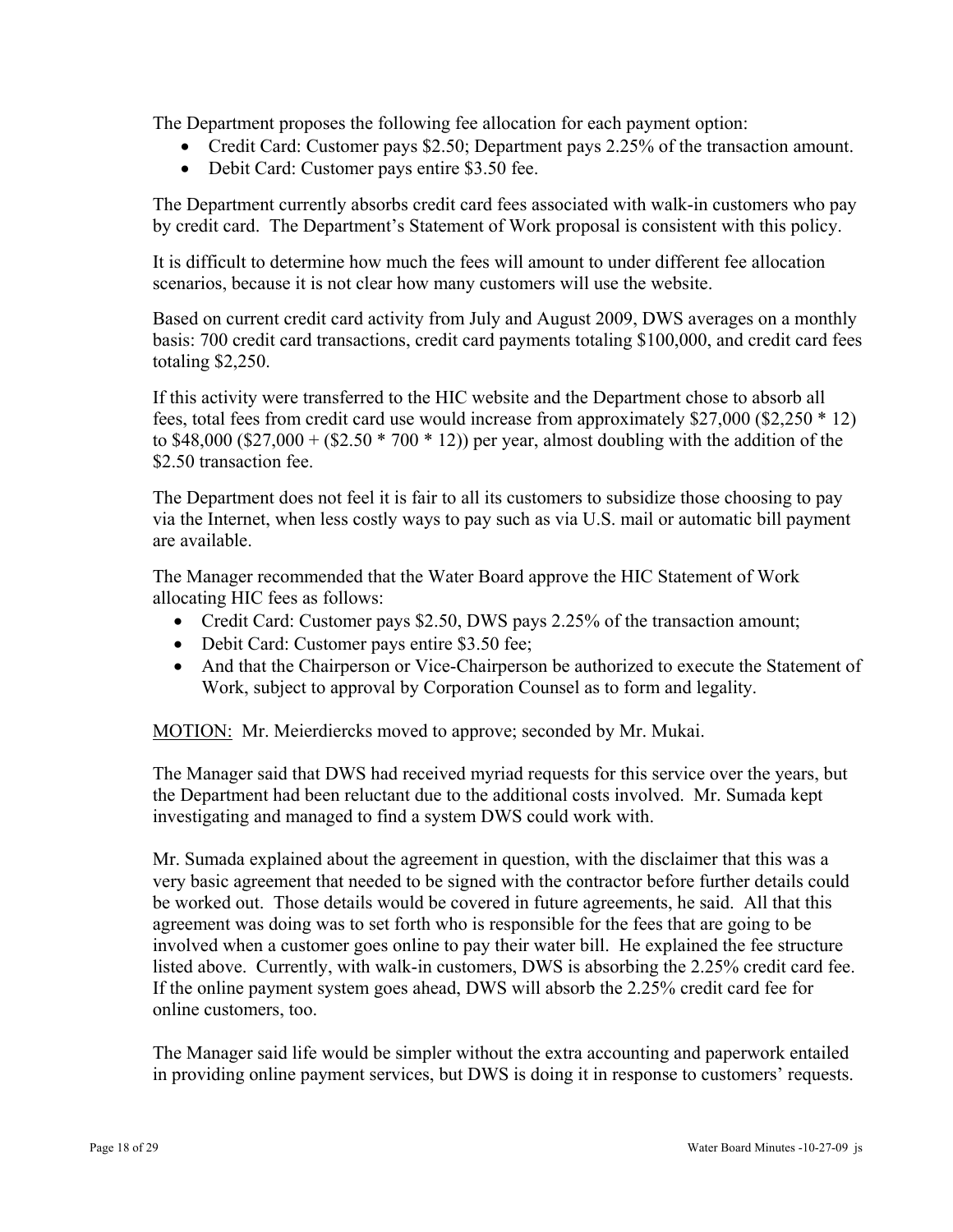Mr. Sumada agreed, saying there are going to be additional procedures that will have to be set up to transfer the billing information to HIC and to receive payment information on a daily basis. There will be a daily transmittal back and forth, he added.

Mr. Mukai wondered why DWS was subsidizing credit card use by customers.

A discussion ensued about how merchants' agreements with Visa and Mastercard have charges, which are not passed on to the customer.

Mr. Mukai asked whether the proposed online payment service would be across the board for commercial as well as residential accounts.

The Manager confirmed that it would be for any DWS customer who goes online to pay his water bill.

Mr. Mukai said he would like to speak against the proposal, because the Board is working under the assumption that is for the general consumer. He was concerned about the percentage charge that would come from large commercial accounts, with DWS subsidizing major accounts that use millions of gallons of water.

The Manager acknowledged that DWS would be paying the 2.25% credit card charge for whatever amount. If the Department establishes this policy, it cannot single out those who may use credit cards to pay online and those who may not. However, DWS *can* set a **limit**.

Mr. Taniguchi agreed that it would be no different from the way credit card payments work now (i.e., with a limit).

Mr. Meierdiercks said DWS would need to see to what degree the online payment service draws the high-end accounts, and asked if DWS had any idea of what that might be.

The Manager said he believed that the majority of customers who walk in and use their credit cards at DWS are residential users. The larger commercial customers tend to mail in their payments. At this time, DWS has no idea what the make-up of online customers will be.

Chairperson Smith asked what the 2.25% credit card charge translates into per year for the Department.

Mr. Sumada said it comes to about \$27,000 in credit card charges that DWS absorbs per year, or about \$2,200 a month.

Mr. Mukai said he would like to do the online payment service on a trial basis. He expressed fears that a large volume of major water users would go online to make their payments.

The Manager said the Department was between a rock and a hard place. So many customers are asking for online payment services, and with the HIC arrangement, DWS is provided with a mechanism whereby DWS does not have to eat all of the costs for providing online payment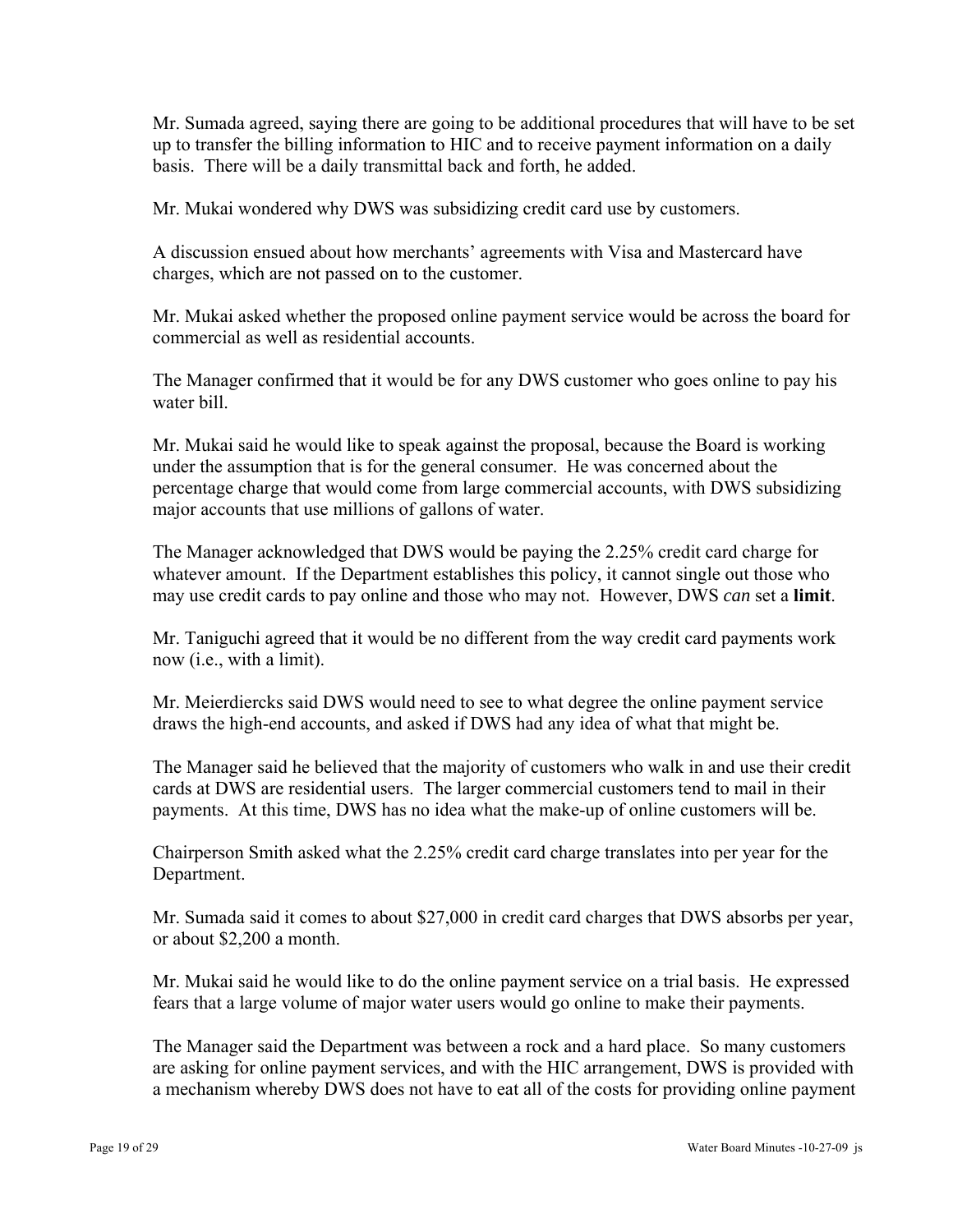services. He suggested that DWS try the online payment system, and report back to the Board in six months on how it is going.

Mr. Sumada acknowledged Mr. Mukai's fears that a big account might paying off a water bill of \$100,000, and the credit card fees would be too high. The way to fix that dilemma is to **set a charge limit**, as HELCO does.

Chairperson Smith suggested amending the Motion to establish a cap, based on Mr. Sumada's recommendation.

The Manager said that DWS could not set such a cap unilaterally; DWS would have to check with the vendor, HIC, to see if they would agree to it.

Mr. Sumada agreed that he would have to check with HIC to see if they can program a limit into the online system. He did believe that DWS could set a charge card limit administratively.

The Manager said that DWS could set a limit administratively for the walk-in customers, but would be unable to do so for online customers unless HIC agrees.

Mr. Sumada said if HIC cannot agree to a limit, then it may raise questions of whether DWS should go with online payment.

The Manager said there was such tremendous popular demand for DWS to offer online payment services that DWS should try it for six months, and then report back to the Board.

Mr. Taniguchi said it would be difficult to offer a service, and then later take it away.

Mr. Mukai said he would like to amend the Motion, and asked what the Motion was on the floor.

Mr. Sumada said the Motion was to approve the agreement with HIC.

Mr. Mukai said he would like to speak against the Motion until Mr. Sumada can provide more information on whether HIC accepts the charge limit or not.

Chairperson Smith suggested deferring the item until next month's Board meeting.

Mr. Mukai said the Board could defer or vote the Motion down, and bring the item up again next month.

Ms. Self said it would probably be better to withdraw the Motion and defer to the next Board meeting.

Mr. Mukai said there were a lot of variables involved, and the Board did not know whether HIC would accept the charge limit.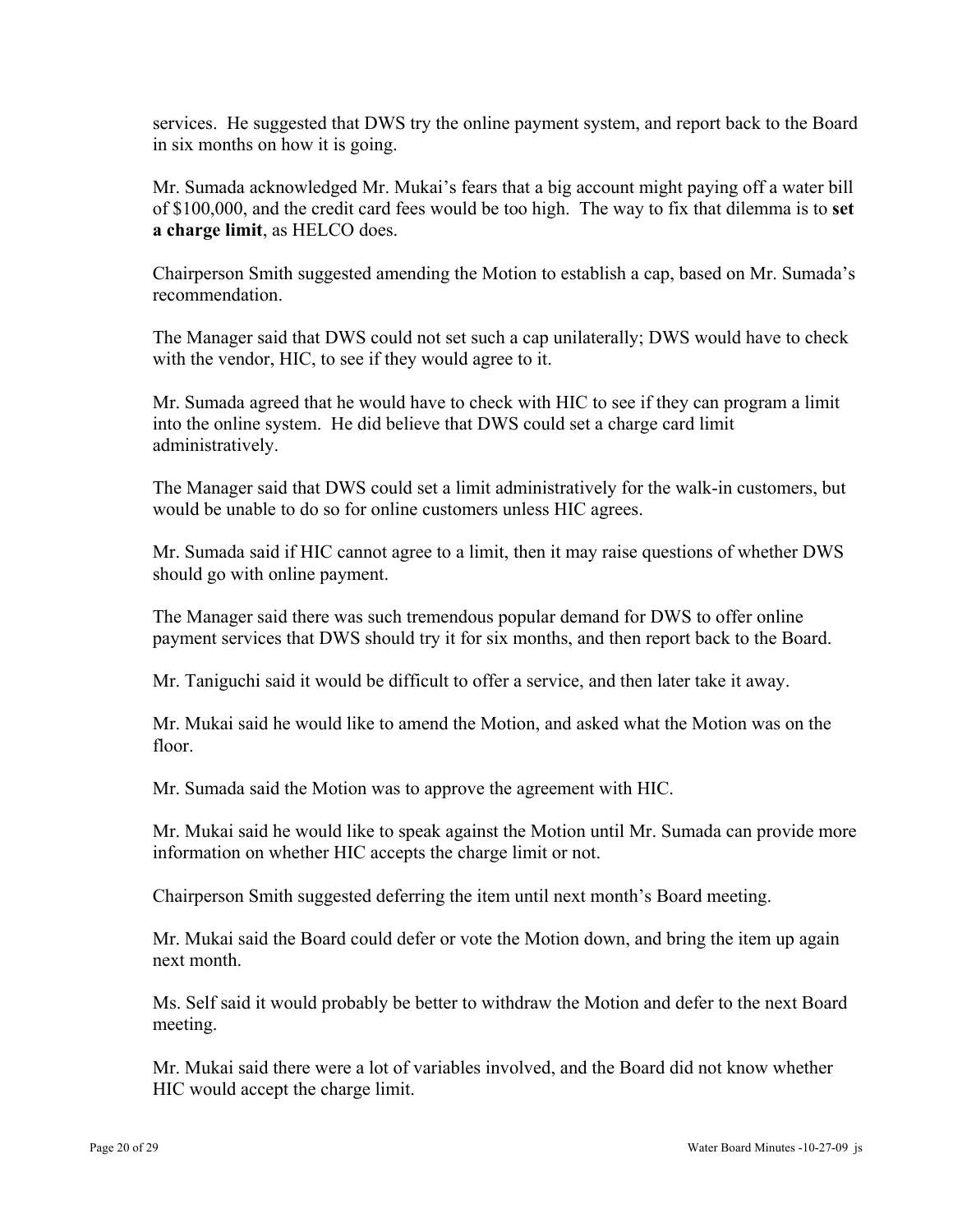Mr. Sumada suggested that the Board amend the Motion, or approve the Motion subject to imposition of a limit by HIC.

The Manager said if HIC cannot accept a limit, then DWS will not go with an online payment system.

Mr. Mukai agreed that he could agree to that.

Chairperson Smith asked if the Board needs to set a limit and amend the Motion.

The Manager said that would be probably necessary.

Mr. Sumada suggested a limit of \$1,500 or \$2,000.

The Manager said that would be a small water bill for larger users. He asked the Board how much it would be willing to absorb for a transaction.

Mr. Sumada said he could verify with HELCO what their charge limit was.

The Manager said that maybe the Board should defer until more information is available.

Mr. Sumada said he did not want to see the item deferred.

Mr. Taniguchi suggested setting a limit; if the Board can approve it by setting the limit, it would not cost DWS anything.

The Manager agreed that it would not cost DWS anything, and suggested a \$5,000 limit.

Chairperson Smith asked whose Motion and Second it was (Mr. Meierdiercks moved; Mr. Mukai seconded); and asked them if they wanted to set a limit of \$5,000.

Mr. Mukai said he wanted to amend the Motion, to limit the charge to a maximum of \$5,000.

Ms. Self said Mr. Mukai would be amending the Motion to approve it, subject to DWS being able to get the \$5,000 limit approved by HIC.

Chairperson Smith said the Board needed to vote on the amendment first, and then vote on the Main Motion.

Ms. Self asked if there was a Second to the Amended Motion.

Mr. Meierdiercks seconded.

ACTION: Amended Motion carried unanimously by voice vote. Main Motion as amended carried unanimously by voice vote.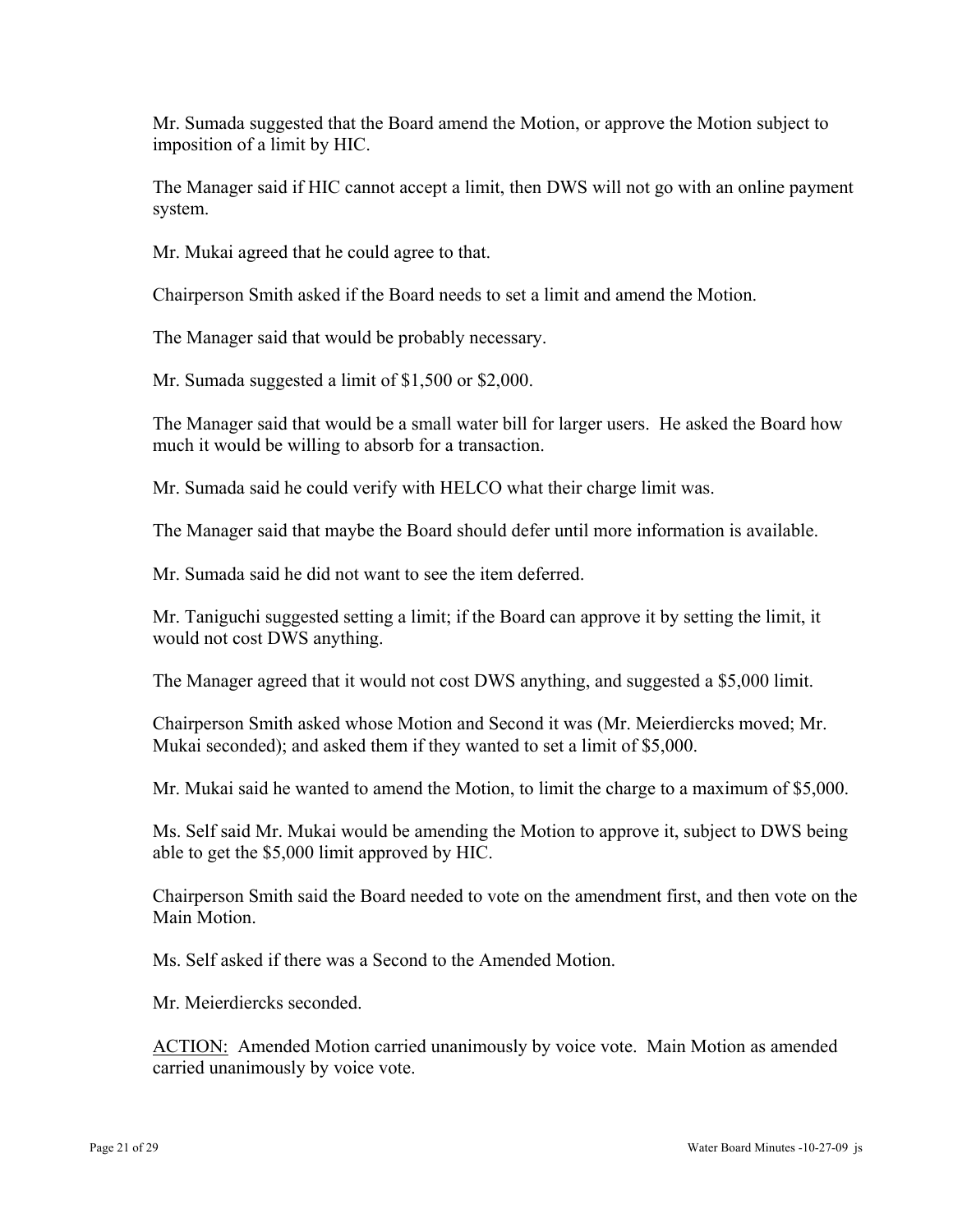The Manager said that if HIC does not agree to the \$5,000 limit, the staff would come back to report to the Board.

Mr. Sumada said if the limit is not accepted by HIC, then DWS will have to start over.

The Manager said the Board will be informed; as far as the Board is concerned, the limit will be \$5,000, or the staff will come back to the Board.

# F. **RED FLAG POLICY**:

The Federal Trade Commission (FTC) is requiring certain businesses and organizations to implement a written Identity Theft Prevention Program designed to detect warning signs, or "red flags" of identity theft in their day-to-day operations, in an effort to protect confidential customer information. Organizations that regularly provide goods or services and bill customers later are required to implement such a Program, and the Department qualifies under those conditions.

The Red Flag Policy requires the following elements:

- 1. Identify "red flags" of identity theft in our organization.
- 2. Procedures to detect the red flags that DWS has identified.
- 3. Appropriate action to take when red flags are detected.
- 4. Update Policy periodically.

The Department's Red Flag Policy is written to protect confidential customer information received in Customer Service from customers applying for service or paying water bills.

The Federal Trade Commission guidelines require that a business's Board of Directors approve its first written Policy program.

The Manager recommended that the Board approve the Department's first written Red Flag Policy program, which was distributed prior to the Board meeting.

MOTION: Mr. Kuailani moved to approve; seconded by Mr. Taniguchi.

The Manager noted that bringing this to the Board was very unusual, because it is essentially an administrative matter. However, the procedures that DWS must follow *mandate* that the Board approves the policy*.* This is basically an administrative tool that DWS will be using.

Chairperson Smith asked what it is that DWS needs to do to comply with federal regulations.

The Manager said that DWS needs to develop red flag procedures.

Chairperson Smith asked if DWS will need to do all kinds of cross-checks when somebody applies for an account.

The Manager said that if DWS notices something out of the ordinary, a red flag would be set off and then DWS would investigate further. The basic purpose of this policy is to develop procedures that would trigger a red flag. He reiterated that the reason that the item is on today's Agenda is because the federal government requires DWS to get the Board's approval.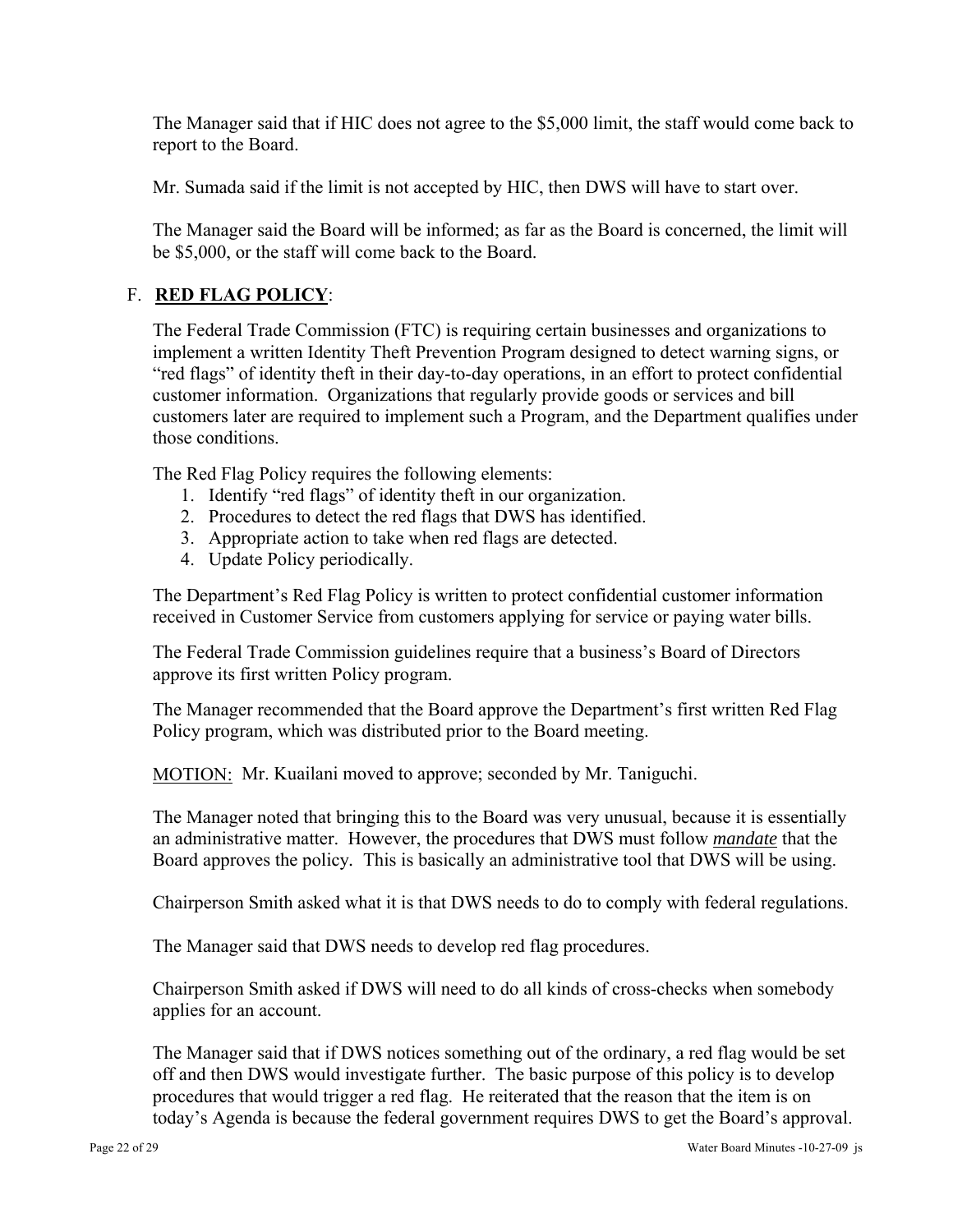Mr. Sumada said it is a policy that the Honolulu Water Board adopted, and the Federal Trade Commission has guidelines that specify who needs to adopt the red flag policy. Based on those guidelines, DWS qualifies, while the County does not. DWS qualifies based on who its customers are, along with the fact that DWS bills its customers and allows them to pay over time, etc.

Mr. Mukai asked if this policy was based on a model that DWS did not develop from scratch.

Mr. Sumada said that DWS looked at the Honolulu Water Board's policy, and tailored it so that it made sense to DWS.

Chairperson Smith asked if this was in compliance with federal requirements.

The Manager said that the federal government simply requires that the Board approve the written policy.

Mr. Kuailani said he approved of the policy, noting that compliance with federal regulations has a bearing on receiving federal funding, etc.

Chairperson Smith asked Ms. Self if she had any comments.

Ms. Self said she did not know anything about it.

Mr. Sumada said that he had forwarded a copy of the finalized version of the policy to Ms. Garson, but had not heard back from her.

Ms. Self suggested deferring the item until Ms. Garson gets back; Ms. Garson did not send the policy to Ms. Self.

Mr. Sumada said that the only thing is that DWS needs to have the red flag policy in place by November 1, 2009. The original deadline was May 1, 2009, but the Federal Trade Commission kept putting off the date and as of now, the deadline is November 1.

Mr. Taniguchi said that as long as DWS has something in place, it is in compliance.

Chairperson Smith said the Board should approve, and if Ms. Garson comes up with any comments, the policy could be modified.

ACTION: Motion carried unanimously by voice vote.

# G. **ENERGY MANAGEMENT ANALYST UPDATE:**

The following areas were covered:

- 1. Securing fuel delivery and lightning mitigation for Haleki'i Emergency Back-up Generator
- 2. Negotiations with HELCO on Lālāmilo Windfarm/DLNR land lease
- 3. Mayor's Green Team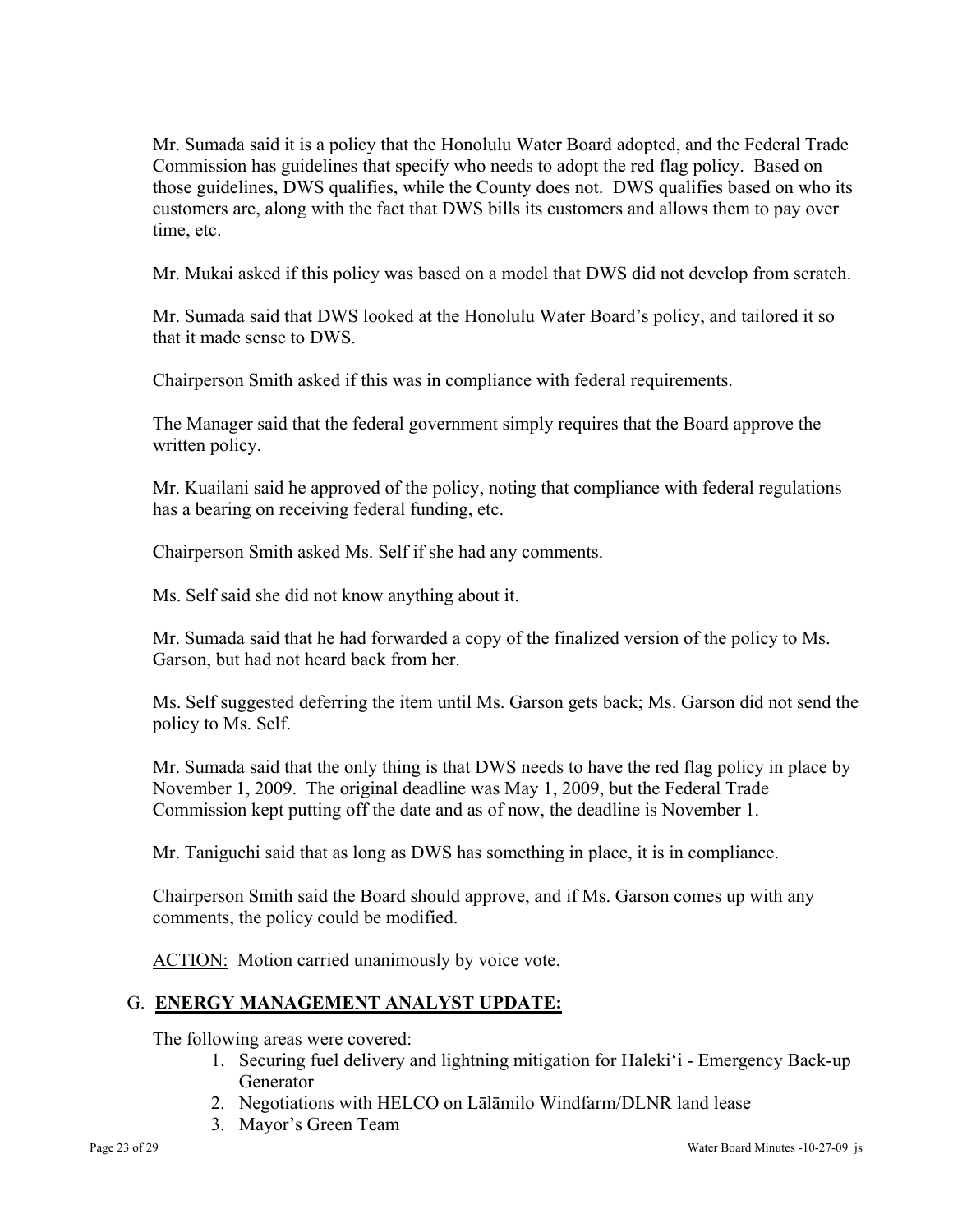### 4. Mayor's Energy Advisory Commission

On Item 1, Kona Hospital administrator Mr. Eric Willis asked at the August 25, 2009, Board meeting about DWS's plans for securing fuel delivery to the Haleki'i Well site, as well as about lightning mitigation. Ms. Myhre subsequently found that additional lightning mitigation there would be redundant, because of radio towers only a quarter of a mile away from the well site. DWS also has lightning protection units installed on the telemetering equipment at the site, so DWS is well-protected. DWS has secured several 55-gallon drums for transporting diesel to the site, along with a hand pump. In addition, DWS's generators have pumps in them that can pump diesel out of whatever container DWS brings to the well site. Chairperson Smith asked what kind of generators they are; he had never heard of a generator with its own pump. Ms. Myhre said the generators were made by Caterpillar, and there's a pump on the tank that can pump fuel from another tank. DWS also has a hand pump, she added. Chairperson Smith asked about the procedure if the power goes off. Ms. Myhre said that the generator does not start back up by itself; it is a manual start-up. As soon as the staff determines that the length of the outage will be longer than what DWS has fuel for, the staff will start to secure DWS's fuel source. Chairperson Smith asked for an idea of how long the fuel would last. Ms. Myhre said the fuel would last 12 hours or more, depending upon the load. DWS has secured a delivery provider after contacting 10 different contractors to see if they were willing to provide DWS with site service, and confirmed their ability to haul with their own oiler truck. DWS secured the services of Willocks Construction, who can make it to the Hilo generators within three hours, to Kona in four hours, and North Kohala in five hours. DWS can pump diesel into that oiler truck and have it delivered to DWS's site, and then pump it from the oiler truck to the generator tank. Mr. Kuailani noted that Ms. Myhre's presentation at the Hawai'i Water Works conference last week about emergency generators gave him confidence that DWS is in good shape at the Haleki'i Well, as far as outages and getting water to Kona Hospital. In the event that Willocks is not available, DWS has a list of other contractors to contact for service, Mr. Ikeda said. Ms. Myhre said that DWS could transport the 55-gallons drums in a truck as well. The Kona baseyard has a source of diesel that could be transferred to the gensets in the 55-gallon drums, she said. The Manager said that in a **major** disaster, DWS would follow Civil Defense's orders. What DWS has in place are procedures for non-disaster type situations. In a major disaster, DWS's procedures would be thrown away and Civil Defense would take over. Mr. Taniguchi asked about the communications issue in Kona. Ms. Myhre said that DWS's answering service has a corded, wall telephone (a land line), and as a backup DWS also has an operable two-way radio that can address the Hilo district, and the Hilo district in turn would relay any information over DWS's radio system to DWS's baseyards. The Manager said that DWS personnel in Kona are trained to check key areas such as Haleki'i. Ms. Myhre said she emailed Mr. Willis at Kona Hospital the genset checklist on October 12, and she plans to do that quarterly.

On <u>Item 2</u>, Ms. Myhre said there are two likely outcomes:

- DWS will do a project with HELCO or another third party to provide energy to DWS's site; or
- DWS will return the site to DLNR with the site cleaned up.

On the clean-up issue, DWS *verbally* requested to HELCO to perform a Phase I Environmental Assessment. Ms. Myhre drafted a letter to HELCO that is currently under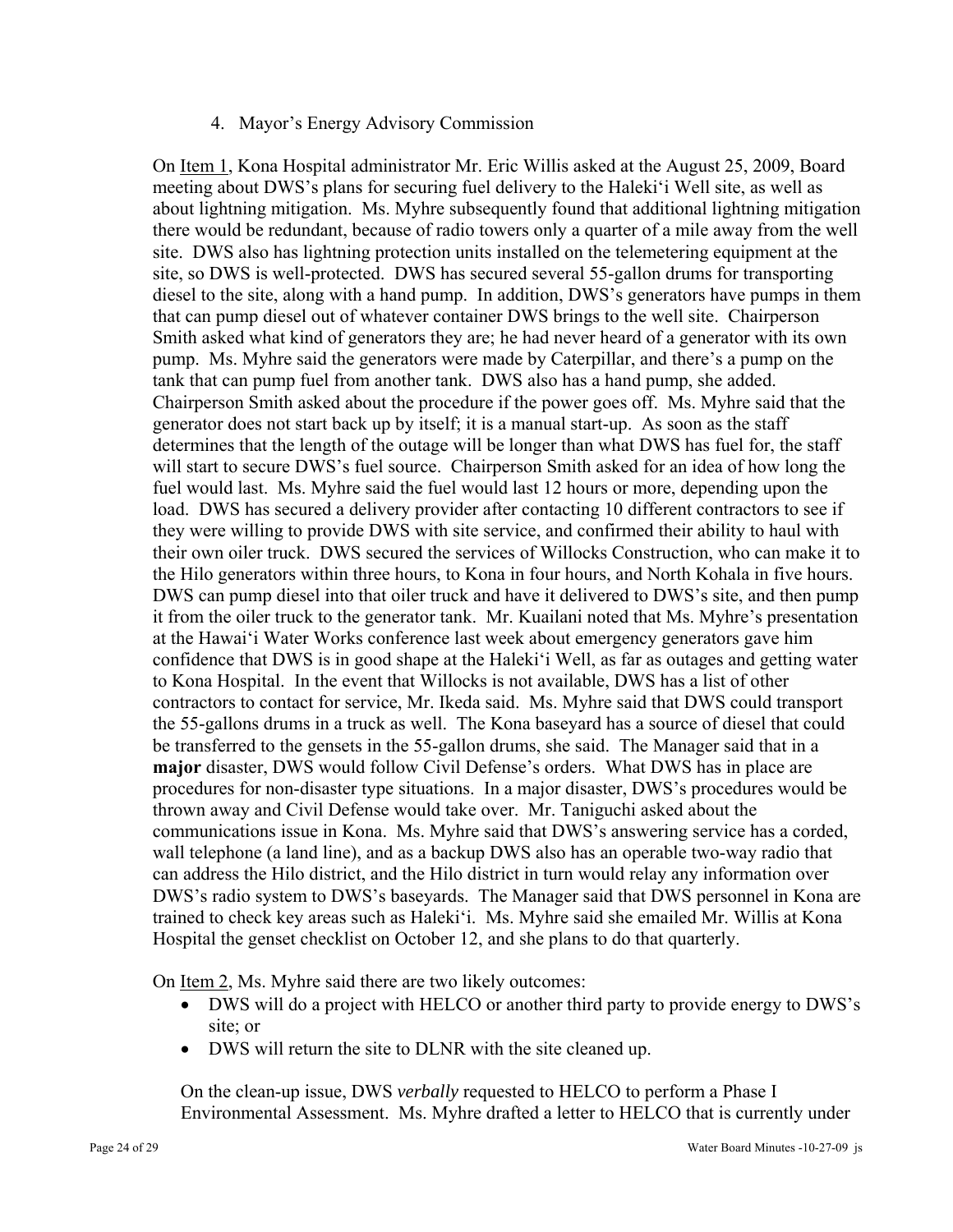review by Corporation Counsel and the Manager. On the topic of providing energy to the DWS wells, DWS is looking to get the best deal in terms of a discount on energy bills, versus what DWS is currently paying HELCO (approximately \$3.8 million a year for the eight Lālāmilo/Parker wells.) DWS plans to collaborate with DLNR regarding the lease after a decision is made in early 2010. The next meeting with HELCO is on November 5. Chairperson Smith asked if Ms. Myhre was preparing a draft letter to HELCO stating that DWS is requesting that HELCO do a Phase I Environmental Assessment. Ms. Myhre said that HELCO should do a Phase I Environmental Assessment, and they will need to clean up the site even if they build a new wind farm project. The draft letter right now says that, according to the DWS-HELCO contract, HELCO is responsible for cleanup of the site and requests that HELCO give DWS a schedule of when the clean-up will occur, along with documentation at the end of the process that attests that the clean-up has been done according to State and federal standards. The letter also says that DWS is not satisfied with the performance of the Lālāmilo Windfarm, and notes that the contract allows DWS to terminate the agreement due to underperformance. Chairperson Smith said that a Phase I Environmental Assessment is just an environmental report documenting what is on site, and it does not necessarily talk about remediation measures. DWS, as the "sandwich lessee," wants to make sure that HELCO can return to DWS a clean site by December 2010; HELCO needs to show DWS how HELCO can turn over a clean site in 14 months, the chairperson said. Ms. Myhre confirmed that is exactly what the draft letter says. When DWS made the verbal request to clean up the site in 14 months, HELCO said no problem, Ms. Myhre said. The Manager confirmed that HELCO has been put on notice verbally, although the letter has not been sent to HELCO yet. Ms. Myhre said that this request from DWS appears in the summary of the minutes of the meeting with HELCO. Chairperson Smith asked for the name of the person at HELCO who said there was no problem in cleaning up the site in 14 months. Ms. Myhre said it was Jose Dizon (HELCO's General Manager, Operations). Chairperson Smith doubted that there was anything HELCO could do in 14 months to re-energize the wind farm site; the site is too small to do a large wind farm that would make it profitable. He asked Ms. Myhre to keep the Board apprised.

On Item 3, Ms. Myhre reported that a contractor with the County of Hawai'i will be performing an energy audit of the main office this Friday. The audit will look at air leaks and electrical efficiencies. The Environmental Protection Agency (EPA) told Ms. Myhre this week that they plan to do an Innovative Energy Management Strategies Workshop in Hilo, probably in January. Ms. Myhre is the contact point for the EPA, and is taking the lead to ensure the workshop happens. Ms. Myhre sent to the Manager and Chairperson Smith a copy of the County Sustainability Resolution that passed its first reading at the County Council last Monday.

On Item 4, Ms. Myhre is on the Energy and Waste Water Management Investigatory Committee, which includes former Water Board Chairperson Mr. Tom Goya, the County's Energy Specialist Mr. Will Rolston, and business owner Mr. Alex Woodbury. The committee is discussing ways to address water and energy conservation in terms of practices within the County.

# **H. MONTHLY PROGRESS REPORT:**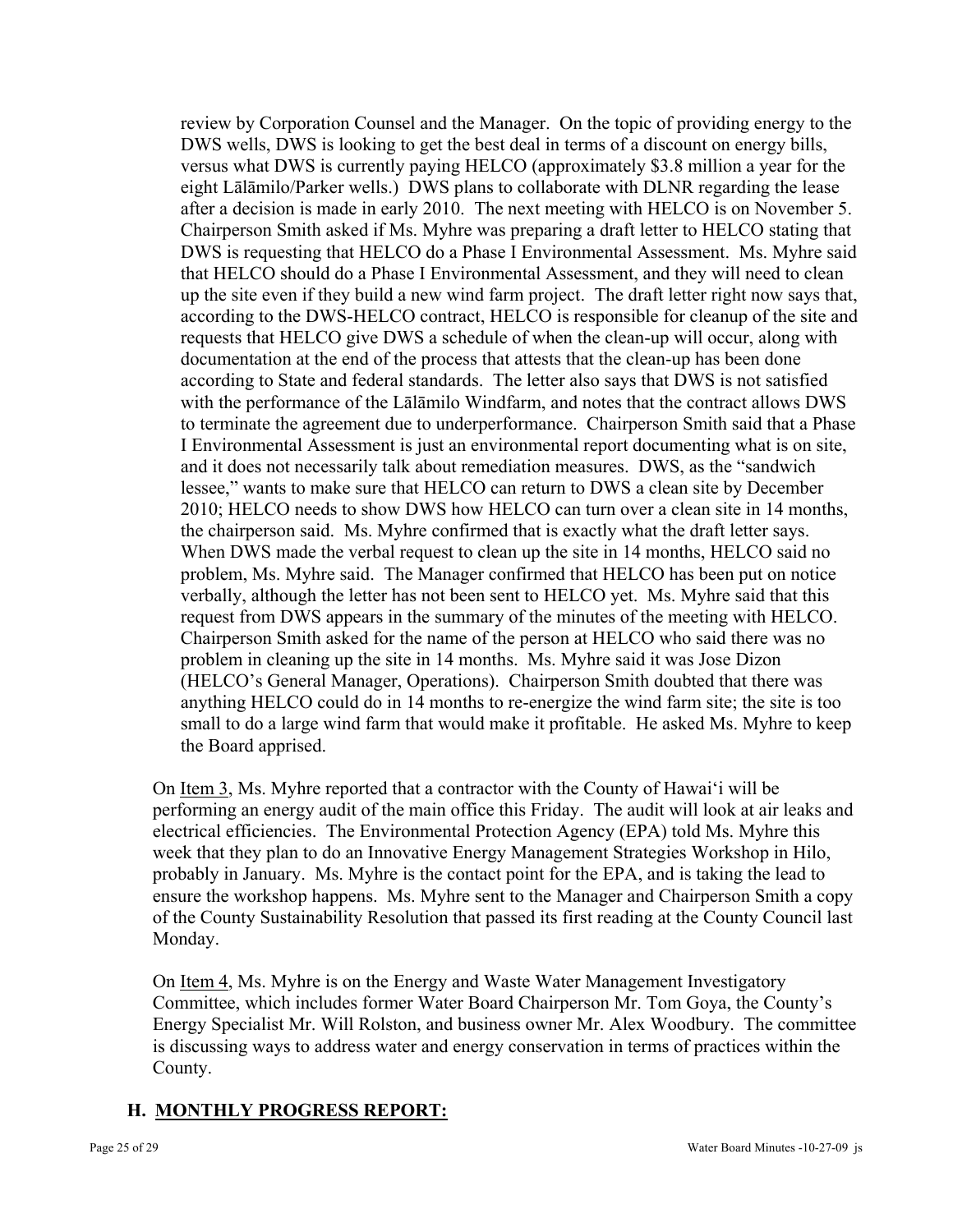No discussion.

# I. **REVIEW OF MONTHLY FINANCIAL STATEMENTS:**

No discussion.

# J. **WATER RATE STUDY:**

No discussion.

# K. **MANAGER'S EVALUATION**:

Chairperson Smith noted that the Board members had received the evaluation forms in their packets. He appointed Vice-Chairperson Mr. Mukai to collect and tally the evaluation forms, and make a recommendation at the December 15, 2009, Water Board meeting. He said that typically, the Board makes its evaluation and analysis by the December meeting and votes on it.

The Manager said it was not really a vote; it is basically a tally of the performance.

Chairperson Smith asked whether the Board does the Compensation Adjustment at the December meeting as well.

The Manager said that normally the Compensation Adjustment takes place at the December meeting, but he does not expect a Compensation Adjustment with the economy the way it is.

Chairperson Smith said the Board needs to set a timeline, noting that last year the Board approved a raise, but that both the Manager and Deputy Manager agreed to voluntarily defer implementation of the raises. He said he believed that the Board needs to go through the process to determine the performance, and at the December meeting the Board can make some kind of decision and evaluation. Chairperson Smith asked the Secretary to notify the missing Board members to fill in the evaluation forms and get them to Mr. Mukai.

The Manager asked Chairperson Smith if he ever received a formal resignation from Board member Ms. Millie Kim.

Chairperson Smith said he had not gotten her resignation, although her term is nearly over. He did speak with Corporation Counsel Mr. Lincoln Ashida about filling the Water Board vacancies. He asked Ms. Self to remind Mr. Ashida, and mention the need to fill the current vacancy (in Puna) and the two upcoming vacancies (in Hilo and Waimea).

# **L. MANAGER'S REPORT:**

The Manager provided an update or status on the following:

1. Update on use agreement on KIC wells -- No report.

2. Palani Road Transmission Project – The contractor has begun work on Kealaka'a Street; however, the project has hit a snag due to a court dispute involving an easement in the upper portion. Initially, Corporation Counsel told the Department that work could proceed, but the landowner, Mr. Mark Jernigan, has filed an appeal and now DWS must wait for the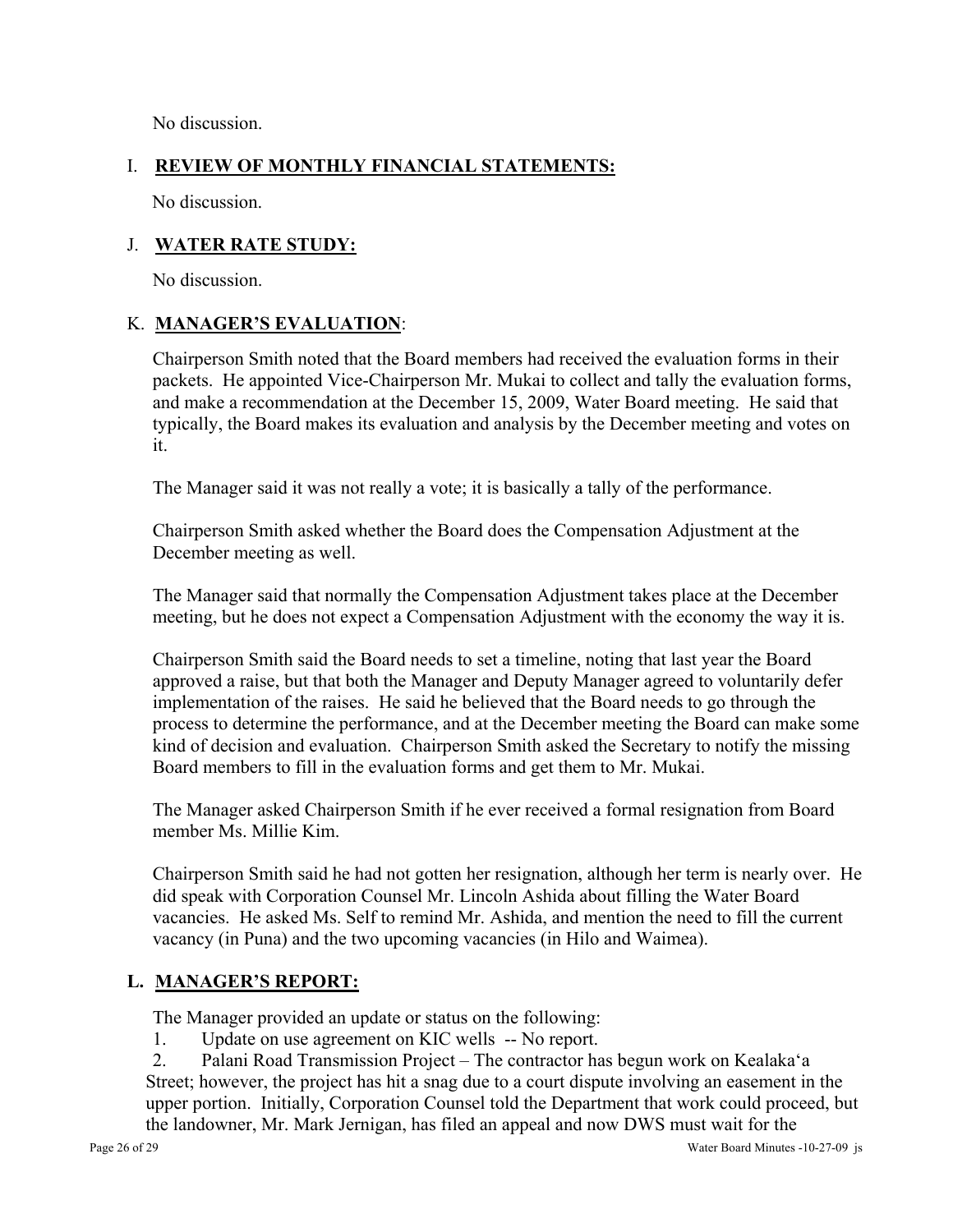Attorney General's opinion, the Manager said. Ms. Self reported that on October 14, 2009, Judge Ronald Ibarra heard two motions regarding the Jernigan condemnation. The first motion was DWS's motion to dismiss and Mr. Jernigan's counterclaim against the Water Board alleging an unconstitutional taking. The second motion was for the judge to reconsider Jernigan's motion to vacate DWS's order of possession. That motion to vacate had previously been denied, and Mr. Jernigan was trying to get the judge to reconsider. Mr. Jernigan is claiming that the state stautute which authorizes the County to gain immediate possession of the property is unconstitutional. The court took the matter under advisement as is mandated, and the court sought input from the Attorney General. In the meantime, the court has stayed the Water Board from taking possession or working on Mr. Jernigan's land. This is stayed until around the end of November, Ms. Self said. The contractor, meanwhile, has been informed, and is doing work on the QLT property. Chairperson Smith noted that because this dispute involves the constitutionality of a state statute that allows DWS to condemn and obtain permission at a point of access, resolution of the dispute will take time. While DWS is keeping the contractor working, there may come a point where work will stop at the small section in dispute. Chairperson Smith feared that the dollar amount of settlement with Mr. Jernigan might change, unless the judge agrees with DWS's position. The Manager said the contract period is quite long, and there is at least a year's worth of work for the contractor to do. The Manager did not foresee that the Attorney General will take a year to make a decision. Mr. Inaba said the Attorney General has a time period in which to respond, and in light of the potential statewide impact of this constitutional issue, an additional 10 days or so was requested. The Manager said that the only thing that might affect DWS is that DWS in the contract documents mandated that the contractor do the mauka portion of the work first, in order for DWS to be able to immediately serve the La'i'opua area. *That* may change as a result of the dispute, he added.

3. Hawai`i Water Works Association (HWWA) '09 conference report -- Ms. Aton reported that it was a rousing success, with thanks to the many DWS staff members who worked hard to organize and run the event, and special thanks to Mr. Mukai for his kokua with the Meet & Greet and Banquet entertainment. Attendance was 120 conferees, and response from the other islands' water boards was tremendously positive.

4. Kona Hospital area emergency generator/diesel logistics -- covered earlier by Ms. Myhre.

5. Update on Pāhala Water System – The new well is in operation, and therefore no more violation letters will need to be published.

6. Update on delivery of vehicles – The two mini cargo vans have been delivered.

On a separate topic, the Manager noted that he and the Deputy Manager had been taking turns representing DWS at the Mayor's islandwide talk-story sessions over the past couple of months. Tonight is a session in Hōnaunau, which the Manager will be attending. Last week, the Deputy Manager attended a session in Waimea. The purpose of attending is to be on hand to respond to any questions from the public regarding DWS. Chairperson Smith expressed approval at the Department's consistent attendance at the talk-story sessions.

7. Employee of the Quarter – Manager reported that Ms. Jan Hatami, Engineering Support Technician III, is this quarter's awardee. Ms. Hatami, who began her DWS career in the Customer Service section in 1986, has a wealth of knowledge which immeasurably assists DWS's engineers. She has created her own data bases and spreadsheets incorporating all of the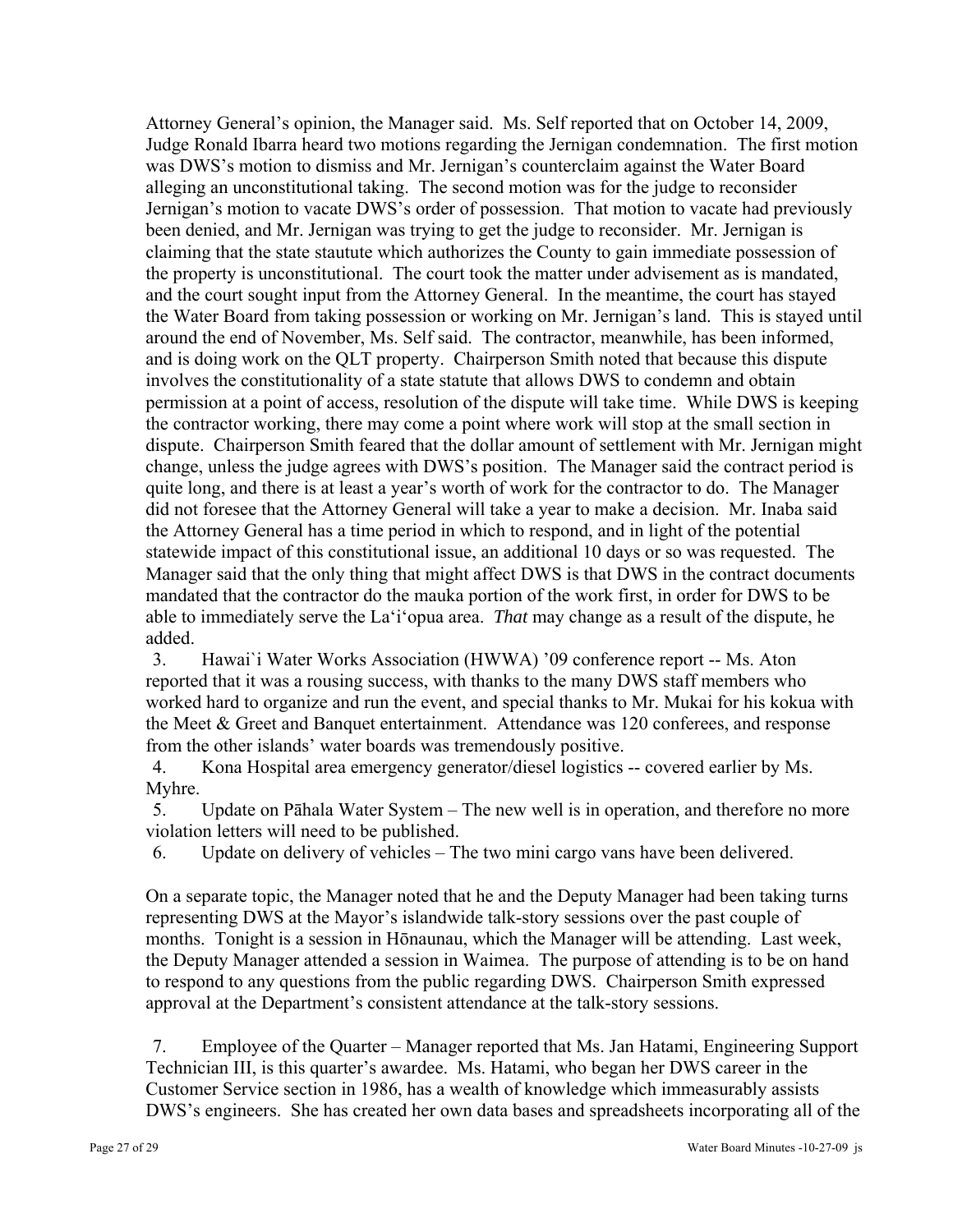information that the engineers refer to regarding planning applications on parcels. For going above and beyond her duties, Ms. Hatami is being recognized with a plaque. The unassuming Ms. Hatami did not attend the meeting.

# M. **CHAIRPERSON'S REPORT:**

The Chairperson asked Board members who attended HWWA to submit their conference reports to the Secretary by next month's Board meeting. He asked the Secretary to let him know if any reports were not submitted.

Calling a point of order, Mr. Kuailani said that at the HWWA Conference, Councilmember Ms. Brenda Ford asked if the Water Board was aware that the Hawaiian Ocean View Estates (HOVE) Community Association had met with the County Council regarding a water-related issue in the subdivision. The Manager said that he was aware of it. Ms. Self intervened, saying the matter was not on the Agenda. Mr. Kuailani asked that the item be put on next month's Agenda, and that a report be made. Chairperson Smith asked what the subject was. The Manager replied that it was Hawaiian Ocean View Estates. Mr. Kuailani wondered about the HOVE community association going directly to the County Council, without having the Water Board present. The Manager said that the item would be on the next Agenda, and that he would report exactly what happened, how and why it happened, and the proposed outcome.

# **N. KAWAILANI 1.0-MILLION GALLON RESERVOIR:**

Ms. Self reported that the lawsuit is pending. Wesley Segawa  $\&$  Associates brought suit with Jas W. Glover, Ltd., and Jas W. Glover, Ltd. has answered, she said. The parties are to continue working with each other, she said. That was all the information available, Ms. Self said.

# **O. REFERRALS FOR EXECUTIVE SESSION: KAWAILANI 1.0-MILLION GALLON RESERVOIR:**

Ms. Self told the Board that there was no need to convene an executive session. She suggested that if the Board wants further information, it should agendize the item for the November Water Board meeting.

The Chairperson indicated that it would be good to agendize the KAWAILANI 1.0-MILLION GALLON RESERVOIR item for the November meeting, pending input from Ms. Garson. A decision on whether to go into Executive Session at the next meeting will depend on the progress of the litigation, he added. This decision whether to agendize the item would be up to Ms. Garson as well.

The Deputy Manager suggested that next month's Agenda should include the Department's General Obligation Bond float (Bill 160), which is scheduled to come before the County Council for consideration on November 4, 2009. He suggested that this item should appear in the Manager's Report.